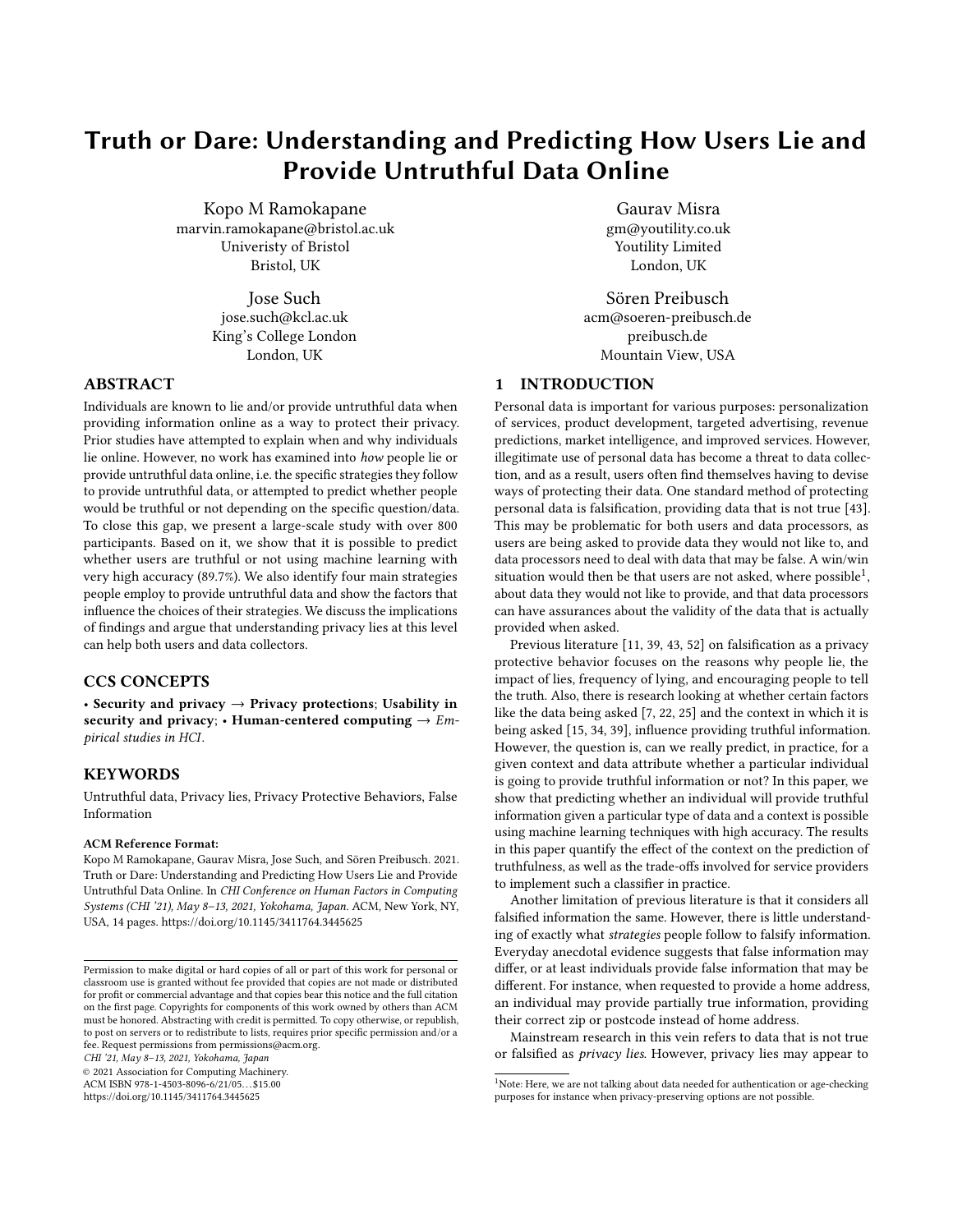judge individuals' intentions when providing such information (e.g., intention to deceive), and such intentions may not always be clear. Therefore, we use in this paper untruthful data in general to refer to data that is not true or falsified, which includes privacy lies and we may refer to them as such at some points. Previous studies that have examined privacy lies have investigated why or when people provide such lies; none have explored how these lies are made. Nevertheless, such findings would be of considerable interest. Understanding privacy with this regard is beneficial, as lies can be just half-truth, i.e., users just revealing the part of the requested info they would like to. In this paper, we characterize and show strategies that individuals use to provide false information. We also show that the strategies used depend upon contextual and personal factors. Our main research questions are:

- RQ1 Is it possible to predict with high accuracy whether an individual is going to provide truthful information when asked about a particular type of personal information?
- RQ2 What contextual and personal factors among those used to make the predictions influence the most truthful information providing behaviour?
- RQ3 What strategies do users employ to avoid providing truthful information?

To answer these questions, we conducted an empirical investigation in which we asked participants to provide personal information in the context of a web form to purchase discounted movie tickets. This allowed us to vary contextual factors (i.e., users' perceptions) regarding the sensitivity, relevance, and effort in providing information, and we were able to observe how participants reported truthful or untruthful information. In addition, we chose the discounted movie ticket scenario, as it had already been used for privacy experiments [\[14\]](#page-11-9), yielding high purchase rates, which indicates universal appeal and relevance, and may help avoid bias. To analyze the data, we used both quantitative (machine learning and regression analysis) and qualitative (thematic analysis) methods. Our results suggest that a machine learning classifier can predict with very high accuracy (89%) whether an individual may provide truthful information or not in this environment. Regardless of the participant's general tendency to provide truthful information or not, we also investigated and showed how untruthful information could be classified into four distinct types in terms of the strategy users follow when falsified information. Specifically, we make the following contributions:

- We study factors that affect the disclosure of truthful information in the context of purchasing movie tickets at a discount. We ask participants various questions and their feedback about the data item requested regarding relevance, effort, comfort, and truthfulness. We evaluate these to determine each factor's robustness in determining how likely someone will provide truthful information.
- We develop a truthfulness prediction model using machine learning techniques based on these factors. We show that the prediction model can help determine which questions or requested data items are likely to receive truthful responses. Our study also shows how each model determinant contributes to the prediction model.
- We classify strategies to provide untruthful information into four categories, responses that: do not follow any pattern

or format (invalid information), follow a format or pattern but are completely untrue, follow a format or pattern but are partially true, and lastly, those that suggest an unwillingness to answer.

#### 2 RELATED WORK

#### 2.1 Privacy Lies

Several previous studies have attempted to understand Privacy lies, i.e. why people lie, how often they lie, and the media they use to lie the most. Lying behaviors often emerge when individuals' privacy concerns rise [\[39,](#page-11-2) [46\]](#page-11-10). Users may also be motivated to lie when they want to avoid unsolicited communication, offline repercussions, harm in general, and data misuse or secondary data use. Some express their strong customer dissatisfaction by falsifying information or perceived anonymity [\[11,](#page-11-1) [18,](#page-11-11) [39,](#page-11-2) [43,](#page-11-0) [46\]](#page-11-10). Poddar et al. [\[39\]](#page-11-2) found that users may falsify information to distance themselves from the data collector. Moreover, Sannon et al. [\[43\]](#page-11-0) found that users can lie when they have negative perceptions about the data requester, or feel that the requested information is not needed. Regarding privacy-protective behaviours, Son and Kim [\[46\]](#page-11-10) found that users may provide false information to misrepresent themselves. While previous studies yield quite interesting findings (e.g., Miltgen and Smith [\[32\]](#page-11-12) found that falsification can be explained by a trade-off among perceptions of risks, benefits and trust), they viewed falsifications as a general privacy-protective construct.

Hancock et al. [\[11\]](#page-11-1) found that the highest proportion of lies occurred over the phone and the least on emails, while Sannon et al. [\[43\]](#page-11-0) found that people provide false information to systems in order to get access to services or avoid being left out. People are more likely to tell self-serving lies in every media to individuals not well known to them [\[52\]](#page-11-3) but less likely to lie to people who know them, as they are likely to know a lot about them already [\[39,](#page-11-2) [43\]](#page-11-0). These studies also argue that context and relevance contribute significantly to why people lie, but not to how they lie. In this study, we adopt a movie purchasing context to understand privacy lies, and in fact, also ask participants how relevant the requested data is to purchasing movie tickets online. Moreover, these previous studies had also not explored the possibilities of predicting whether individuals may provide truthful or false information given a particular context.

Sannon et al. found that users usually refrain from lying when they find no reason to lie, or, if they view lying as morally and practically wrong [\[43\]](#page-11-0). Poddar et al. [\[39\]](#page-11-2) suggest that users may provide truthful information if they expect the requested information to enhance their future interactions with the service provider. More specifically to questionnaire based scenarios, prior studies [\[18,](#page-11-11) [20\]](#page-11-13) argue that giving participants an option not to disclose information (e.g. "prefer not to say") may reduce the number of falsified responses, non-responses, and default selections. For example, Joinson et al. [\[18\]](#page-11-11) got a low deception rate (less than 1%) for the date of birth when they gave respondents an option not to disclose. With our objective of understanding lying behaviors, we ask respondents how truthful they were when providing answers. This way, we do not make assumptions about their disclosure but use their actual responses to characterize their behaviors.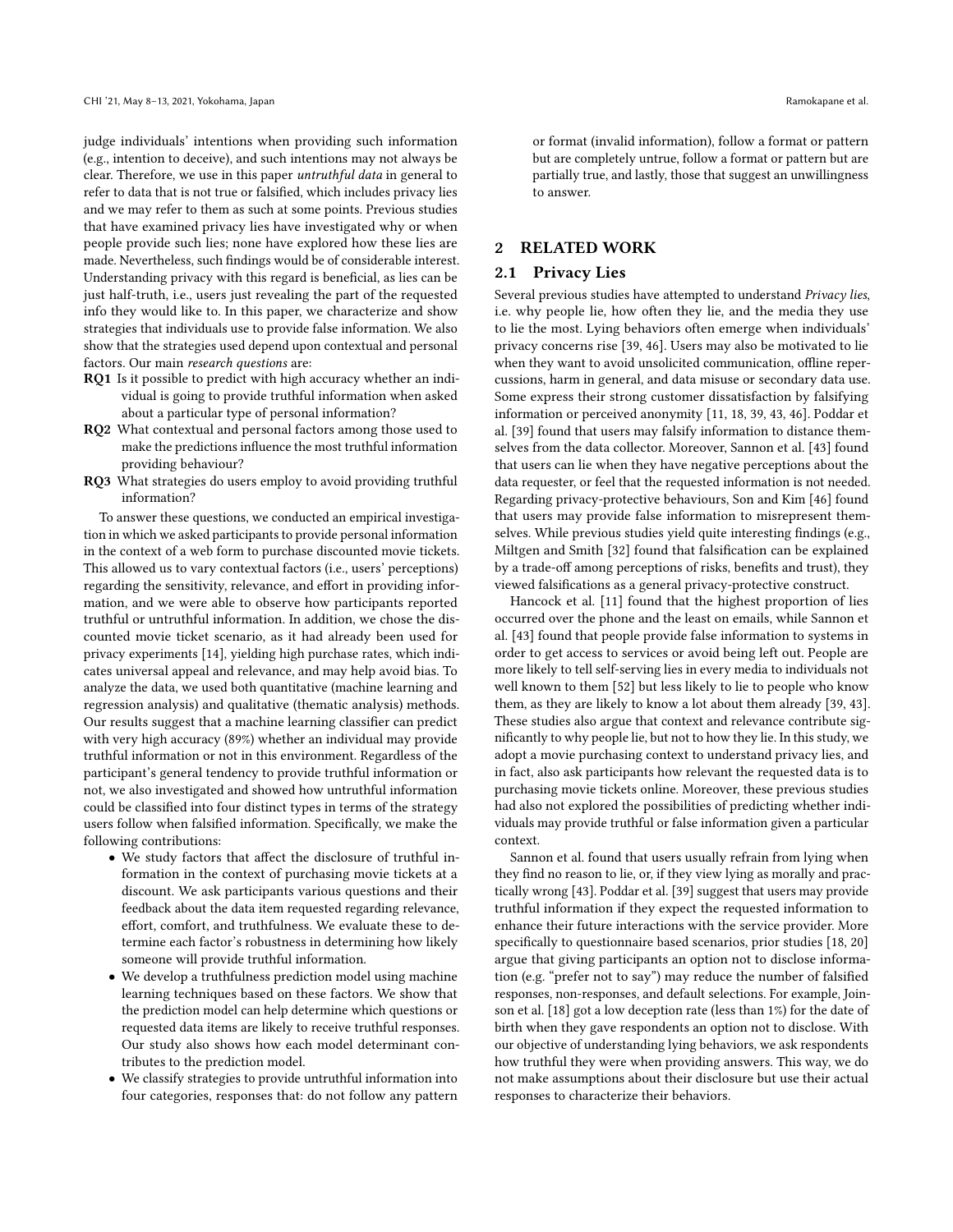Regarding social networks, literature has been mainly concerned with issues of trust and reputation, for instance, individuals providing information if they trust the recipient [\[53\]](#page-11-14). Others (e.g., Abra-ham [\[1\]](#page-10-0) and Krombholz [\[24\]](#page-11-15)) showed how misrepresentation in social networks can be used for social engineering purposes to steal information from other social media users. Finally, Church et al. [\[5\]](#page-11-16) provided evidence that most misrepresentation intentions generalize across the socio-economic spectrum and other far-reaching aspects of social network behavior. They also found that social media users expressing greater altruistic desires were less likely to engage in misrepresentation, while competitive desires were associated with increased tendencies towards misrepresentation.

Overall, we find that previous studies attempt to understand disclosure and privacy lies, but they assume privacy lies are all the same. Our work in this paper shows that there are various ways of untruthful strategies, and that they are affected by various factors. Our work complements other prior studies by particularly looking at the different, practical methods people employ when falsifying their information online.

## 2.2 Information Disclosure Attitudes

Prior studies on data disclosure attitudes suggest that such attitudes are multidimensional; they cannot be defined by a single construct but compose of a relationship between aspects such as sensitivity, trust, context, specific information sought, and individual personality.

Several studies [\[7,](#page-11-4) [22,](#page-11-5) [25\]](#page-11-6) have found that if users perceive data as sensitive, they are more likely to alter it than providing specific information. Moreover, users are likely to provide deliberately vague responses to requests for information they think can personally identify them [\[8,](#page-11-17) [22,](#page-11-5) [50\]](#page-11-18). Regarding trust, prior studies [\[19,](#page-11-19) [35\]](#page-11-20) show that the data recipient's trustworthiness influences data disclosure attitudes. Norberg et al. [\[35\]](#page-11-20) tested the effect of trust on the intention to disclose information and actual disclosures and found that regardless of how trustworthy the data receiver is, participants had lower intention to disclose than their actual disclosure level. Prior experience with a particular data collector may also lead to more openness towards disclosure [\[39\]](#page-11-2).

Context and relevance have also been found to play a significant role in users' disclosing behaviors. Based on Contextual Integrity theory [\[34\]](#page-11-8), many scholars argue that when users perceive data collection or use as appropriate, they are likely to share information. Others [\[39\]](#page-11-2) found that colors, presentation of information, and the presence of adverts determined how likely participants were to provide information. John et al. [\[15\]](#page-11-7) investigated the effect of contextual cues when requesting sensitive data and found that disclosures are sometimes responsive to cues that are not connected or even inversely related. For instance, users may disclose more information in unprofessional settings when their privacy concerns are assuaged. They also suggest that collecting data may be successful if data collectors make fewer promises to protect consumer privacy. In non-pecuniary contexts, trust and reduced perception of risks have been found to be the most important factors in reducing the withholding of information [\[32\]](#page-11-12). Sundar et al. [\[47\]](#page-11-21) investigated whether cognitive heuristics can predict information disclosures in

contexts that contain cues related to those heuristics. They conclude that contextual cues compel users to disclose more information.

Our work aims to understand how individuals provide untruthful data or lies based on individual data items and how their personal characteristics affect this. However, unlike prior works, we do not attempt to investigate the reasons behind this behavior nor try to classify users' attitudes towards lying. We argue that classifying untruthful behavior is more accurate since one group may lie in a particular way for a specific data item, while another group may adopt several ways to answer the same question.

#### 3 METHODOLOGY

Our goal was to understand how users tell privacy lies and provide untruthful data online using the answers provided when asked for particular types of personal data. For this, we conducted a surveybased study focusing on purchasing movies at a discounted price. This allowed us to have a practical scenario with the possibility to instantiate the contextual variables considered, particularly the relevance of the data asked for. Also, this scenario had already been successfully used for privacy experiments before [\[14\]](#page-11-9), yielding high purchase rates, universal appeal and relevance, which may help avoid bias.

## 3.1 Statement of ethics

This study was reviewed and approved by our institutional review board (IRB). We did not employ deception nor ask participants to lie or tell the truth while taking the survey. However, we applied a mild form of incomplete disclosure, as we did not completely reveal the study's purpose beforehand. We only revealed who we were and that the study was about the best way to design and test web forms for purchasing discounted movie tickets. We plainly explained in detail how the raw data from the study would be used and handled, e.g., data not being shared or used by anyone else other than us for study (plus other provisions like data retention period).

The only part we did not entirely reveal was that the study was actually about privacy and that we wanted to observe participants' behavior regarding truthfulness. This was clarified at the end of the survey in a debrief statement that explained the study's real intent, as is usual in studies that require initial incomplete disclosure. Since some questions asked for personal information, we contacted and discussed this with Prolific, who approved it. For this, we disclosed to Prolific the study's real aim and shared with them our survey and the debrief statement. We also disclosed that we were not interested in the data itself but respondents' behavior regarding truthfulness.

#### <span id="page-2-0"></span>3.2 Study Design

We designed a survey consisting of six sections: (1) movie purchasing questions; (2) personality questions; (3) reciprocity questions; (4) IUIPC; (5) demographics; and (6) online presence. Our study created an online shopping context (using movie tickets as a representative example) where participants were offered tickets at a discounted price provided they answered some questions, inspired by [\[41\]](#page-11-22). There were 50 questions which asked respondents for their personal information (e.g., passport number), information about other people (e.g., employer's full name), and movies (e.g., the last movie they watched at a cinema), which we selected and refined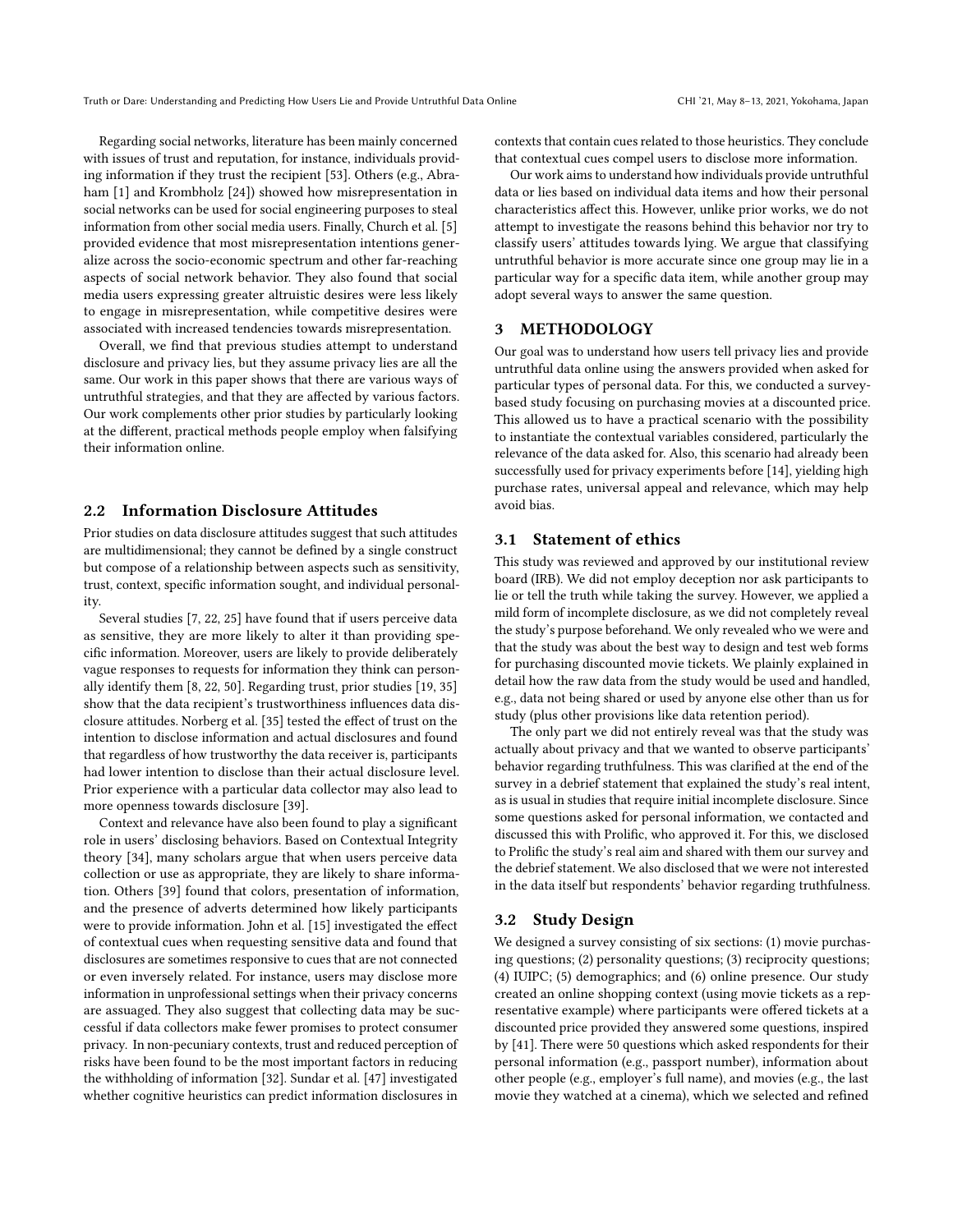<span id="page-3-1"></span>

| What is your social security number? |                                                                                   |                |   |                         |                                                                                  |   |              |  |  |
|--------------------------------------|-----------------------------------------------------------------------------------|----------------|---|-------------------------|----------------------------------------------------------------------------------|---|--------------|--|--|
|                                      |                                                                                   |                |   |                         |                                                                                  |   |              |  |  |
|                                      | Please provide the following feedback on the question:                            |                |   |                         |                                                                                  |   |              |  |  |
|                                      |                                                                                   |                |   |                         | a) Did you have to <b>think hard</b> to come up with an answer to this question? |   |              |  |  |
| Not at all<br>$\mathbf{1}$           |                                                                                   | $\overline{2}$ | 3 | $\overline{4}$          | 5                                                                                | 6 | Very<br>Much |  |  |
|                                      | b) How <b>relevant</b> do you think this question is to purchasing movie tickets? |                |   |                         |                                                                                  |   |              |  |  |
| Not at all<br>$\mathbf{1}$           |                                                                                   | $\overline{2}$ | 3 | $\overline{\mathbf{4}}$ | 5                                                                                | 6 | Very<br>Much |  |  |
|                                      |                                                                                   |                |   |                         | c) How truthful were you when providing the information?                         |   |              |  |  |
| Not at all<br>$\mathbf{1}$           |                                                                                   | $\overline{2}$ | 3 | $\overline{4}$          | 5.                                                                               | 6 | Very<br>Much |  |  |
|                                      | d) How <b>uncomfortable</b> were you when answering this question?                |                |   |                         |                                                                                  |   |              |  |  |
| Not at all<br>1                      |                                                                                   | $\overline{2}$ | 3 | $\overline{4}$          | 5                                                                                | 6 | Very<br>Much |  |  |



with the help of pre-survey and pre-tests, as detailed later in Section [3.3.](#page-3-0) The 50 questions are in the Supplementary Material for this paper. In addition to each question, we asked about four contextual variables: relevance, truthfulness, effort, and comfort using a 7-point Likert scale "Not at all" (1) to "very much" (7), as shown in Fig. [1.](#page-3-1) Our goal was to give respondents the chance to answer questions perceived relevant to online purchasing in general and those that are not. Contextual variables (i.e., effort, relevance, comfort) were aimed at sourcing respondents' perceptions regarding each requested data item. We asked about truthfulness so that we could analyze responses reported as untruthful by participants. Prior studies investigating privacy lies do not analyze actual reported data.

Regarding personality, we used the 10-item Big Five Inventory (BFI-10) to measure respondents' "big five" personality characteristics: extraversion, agreeableness, conscientiousness, neuroticism, and Openness [\[16,](#page-11-23) [42\]](#page-11-24). We also used the IUIPC scale [\[27\]](#page-11-25) to measure privacy concern, and the scale used by DIW [\[49\]](#page-11-26) to measure reciprocity and personal stability. These were all measured using a 7-point Likert scale. By measuring all these, we aimed to investigate their influence on truthfulness. With regards to demographics, we requested for age, gender, education, and profession. Lastly, concerning online presence, we asked how much time they spent being online, which website they use to purchase online, products they regularly buy, and the number of close friends.

We designed our study so that each participant would be presented randomly with 20 movie purchasing questions and five questions: personality, reciprocity, IUIPC, demographics, and online presence. All the 25 questions were mandatory, but some questions had extra validations or rules to respect. For instance, all the email address questions required the answer to meet the email requirements. Furthermore, not all the questions were open-ended; some questions were closed or with a varying number of options to select

from and another option to add a preferred response. For instance, for gender, we provided three options, male, female, and "other" where a respondent can add their preferred answer. All questions were mandatory because we did not want people to skip questions, another privacy-preserving strategy reported by other studies. We aimed to understand how people will respond to answering questions that they would generally prefer not to answer in online forms.

## <span id="page-3-0"></span>3.3 Procedure

To host and administer our study, we used two platforms, Qualtrics survey platform, to host the study and Prolific platform to recruit participants. We conducted two pre-tests with a sample of 50 participants each to optimize the survey design. We also asked participants to share their views on the sensitivity, relevance, and effort of each data item we requested. This aimed to balance the number of questions perceived as sensitive, relevant, and demanding, as previous works [\[26\]](#page-11-27) provided some evidence that when users perceive data items to be sensitive, non-relevant and demanding, they are more likely to choose to withhold or provide false information. As a result of the pre-tests, we increased the number of questions perceived as sensitive and added questions about movies (replacing/editing 14 questions in total after the two pre-tests). We excluded all the data collected from both pre-tests studies from the analysis.

Participants willing to take our study were first presented with an information sheet that explained what the study was about and asked for their consent. We then presented 20 questions in a randomized order, with attention checks interspersed after questions 7 and 14. This was to minimize any systematic effects caused by being presented with questions of the same nature. To conclude the survey, we randomly served them with the last 6 questions before asking them personality, character, and attitude questions. The last section was a debrief information sheet concerning their submissions and our data practices.

To estimate the required sample size targeting 99% confidence level in our regression findings, we used an adaptation of Cochran's formula for online surveys [\[23\]](#page-11-28) and Green's method of estimating sample size based on the number of independent variables in the regression analysis [\[10\]](#page-11-29). We estimated that we required at least 670 participants to obtain statistically significant effects from our regression models. The average completion time was 18 minutes, and the participants who completed the study were compensated \$3.25 for their time.

#### 3.4 Data Quality and Participants

To ensure data quality, our survey employed popular quality assurance methods [\[13,](#page-11-30) [21,](#page-11-31) [28,](#page-11-32) [36,](#page-11-33) [38\]](#page-11-34), attention check questions asking less questions to prevent fatigue. Submissions with at least one failed attention check questions were excluded from the analysis. We also removed submissions that contained inconsistent responses and the second submissions for those who took the study twice. We blacklisted all the participants who took part in the pre-tests not to take the main study.

In the end, 875 participants completed the survey. Thirty-nine (39) participants failed at least one attention checking question and were removed from the study. Six (6) participants took the study twice. We kept their first attempt and removed their second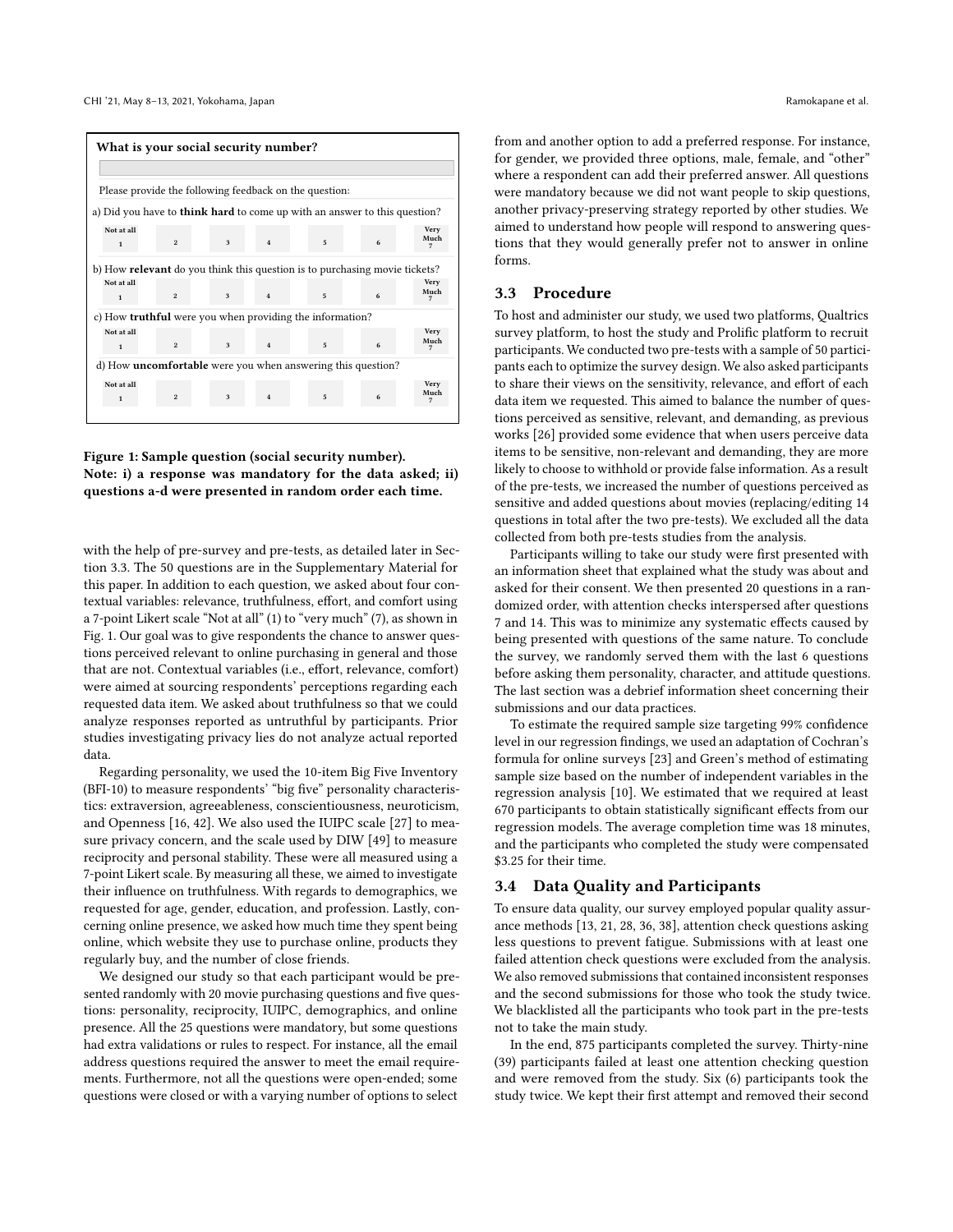response. We also removed one participant with inconsistent responses, mismatch information regarding their demographics from Prolific platform. Two (2) more participants were removed because they did not meet our criteria (i.e., 18 years of age or above). In total, 48 participants were removed to ensure data quality, and we ended up with 827 participants in total.

Of the 827 participants, 379 and 436 participants identified as females and males, respectively. Twelve (12) identified as other. The average age was 31.6 years (std=10.7, median=29). The mean and the standard deviation for reciprocity were 4.02 and 0.82, while personal stability was 4.20 and 0.87. Moreover, the mean and the standard deviation for IUIPC were as follows: Collection (std=1.44, mean=2.28), awareness (std=1.53, mean=1.88) and control (std=1.39, mean=2.33).

#### 3.5 Analysis

We performed both quantitative and qualitative analyses to address our research questions. First, we use machine learning techniques to predict whether an individual is likely to provide false information (RQ1). Then, we used regression analysis to measure the effect of participants' perception of the question and their personal characteristics on truthfulness (RQ2). To identify the strategies that users employ when providing false information (RQ3), we adopted thematic analysis [\[6\]](#page-11-35). These methods are explained in detail in the following sections.

## 4 PREDICTING TRUTHFULNESS

## <span id="page-4-2"></span>4.1 Machine Learning for Predicting Truthfulness

We wanted to evaluate whether we can train a machine learning model to predict whether a survey response is truthful or not, based on the data we collected in our study (RQ1).

4.1.1 Data Preprocessing. In order to create machine learning models to predict truthfulness, we first decided to binarize the class variable (truthfulness) into a boolean variable. As mentioned earlier in section [3.2,](#page-2-0) we used a 7-point Likert scale for all variables in the survey, including truthfulness. For classification purposes, we decided to convert this to a boolean variable ("yes"/"no") and create a binary classifier instead of a multi-class classifier. We treated any value equal or higher than 4 on the 7-point Likert scale as having more truth than not, and assigned it a class label of '1'. All values lower than 4 were considered not to be truthful and were assigned a class label '0'.

We had a total of 16,540 instances (i.e., 827 participants answering 20 questions each), out of which a large majority (85.6%) were encoded as the "truthful" class, based on the self-reported truthfulness value provided by the participants. Our classification model included the three contextual variables (i.e., Effort, Relevance and Uncomfortable) as well as all the variables representing the personal characteristics, introduced in section [3.2.](#page-2-0) We divided the dataset into training and test (evaluation) sets, using a 'Stratified Sampling' approach [\[31\]](#page-11-36), which ensures identical class distributions (i.e., truthfulness values of '0' and '1') in both the training and test sets. We created an 80:20 training vs. validation split (i.e., training set is 80%

<span id="page-4-0"></span>

| <b>Class</b> | Value | <b>Full Dataset</b> |       | Training |       | Validation |       |  |
|--------------|-------|---------------------|-------|----------|-------|------------|-------|--|
|              |       | Count               | $\%$  | Count    | $\%$  | Count      | $\%$  |  |
| Untruthful   |       | 2382                | 14.4% | 1905     | 14.4% | 431        | 14.4% |  |
| Truthful     |       | 14158               | 85.6% | 11327    | 85.6% | 2877       | 85.6% |  |
| Total        |       | 16540               |       | 13232    |       | 3308       |       |  |

Table 1: No. of instances in the training and validation datasets for predicting truthfulness

<span id="page-4-1"></span>

| Experiment                                                  | <b>Instances</b> | Accuracy | <b>AUC</b> | Recall | Precision | F1    |  |  |  |
|-------------------------------------------------------------|------------------|----------|------------|--------|-----------|-------|--|--|--|
| Training                                                    | 13232            | 89.2%    | 0.891      | 0.962  | 0.917     | 0.939 |  |  |  |
| Validation                                                  | 3308             | 89.7%    | 0.900      | 0.962  | 0.921     | 0.941 |  |  |  |
| Tekle 9. Classifican 1. Desulta for nordiation tunthfulness |                  |          |            |        |           |       |  |  |  |

|  |  |  |                                                          | Table 2: Classifier 1 : Results for predicting truthfulness |
|--|--|--|----------------------------------------------------------|-------------------------------------------------------------|
|  |  |  | (Light Gradient Boosting Classifier) using all variables |                                                             |

of the total data). Table [1](#page-4-0) shows the class distribution for the test and training sets, respectively.

4.1.2 Model Selection and Tuning. We used the Python machine learning framework PyCaret [\[3\]](#page-10-1) to conduct our experiments. We tried several classification algorithms and performed 10-fold crossvalidation (using the training set of 13232 instances) for each of them. The results of our experiments (shown in Table [8](#page-12-0) in Appendix [B\)](#page-12-1) indicate that all algorithms performed at a high level. The high F1-score and AUC (Area under ROC curve, which compares "true positive rate" and "true negative rate") denote that the models produced by all algorithms were of very high quality, despite the large imbalance in the class variable (85.6% "true response" class as shown in Table [1\)](#page-4-0). The best performing algorithm with our data in the cross-validation stage was Light Gradient Boosting Classifier, which produced an average accuracy (across 10 folds) of 89.2% and an F1-score of 0.939. We then followed the standard practice of tuning the hyper-parameters of this classifier [\[12\]](#page-11-37) using the 'Bayesian optimization' technique [\[45\]](#page-11-38), which is used to find the most appropriate set of hyper-parameters for each classification algorithm based on the data provided, and is faster than a simple grid-search based method, hence resulting in better performance [\[45\]](#page-11-38). Once the hyper-parameters were tuned, and the optimum configuration was identified, this configuration was then used to generate predictions on the validation set.

We also tuned the hyper-parameters of all the other algorithms and experimented with the training data (shown in Table [9](#page-13-1) in Appendix [B\)](#page-12-1) to verify that our choice of algorithm for validation was correct. We found that there was negligible difference between the performance of all algorithms in the optimal configuration (tuned hyper-parameters), which highlights that the choice of algorithm for validation is not central to our solution and practitioners who implement our solution are free to choose any of the other algorithms discussed in Appendix [B](#page-12-1) based on their preference.

4.1.3 Classifier Results. As shown in Table [1,](#page-4-0) we had a total of 3308 instances to validate our model. The results in Table [2](#page-4-1) show that the model performs slightly better during validation (on previously unseen data) than the training phase in all the metrics, which shows that our model did not overfit the data during the training phase, despite the large class imbalance. The high recall value (0.962), also known as "sensitivity" of the model, indicates that we can identify the vast majority of the truthful responses and minimize the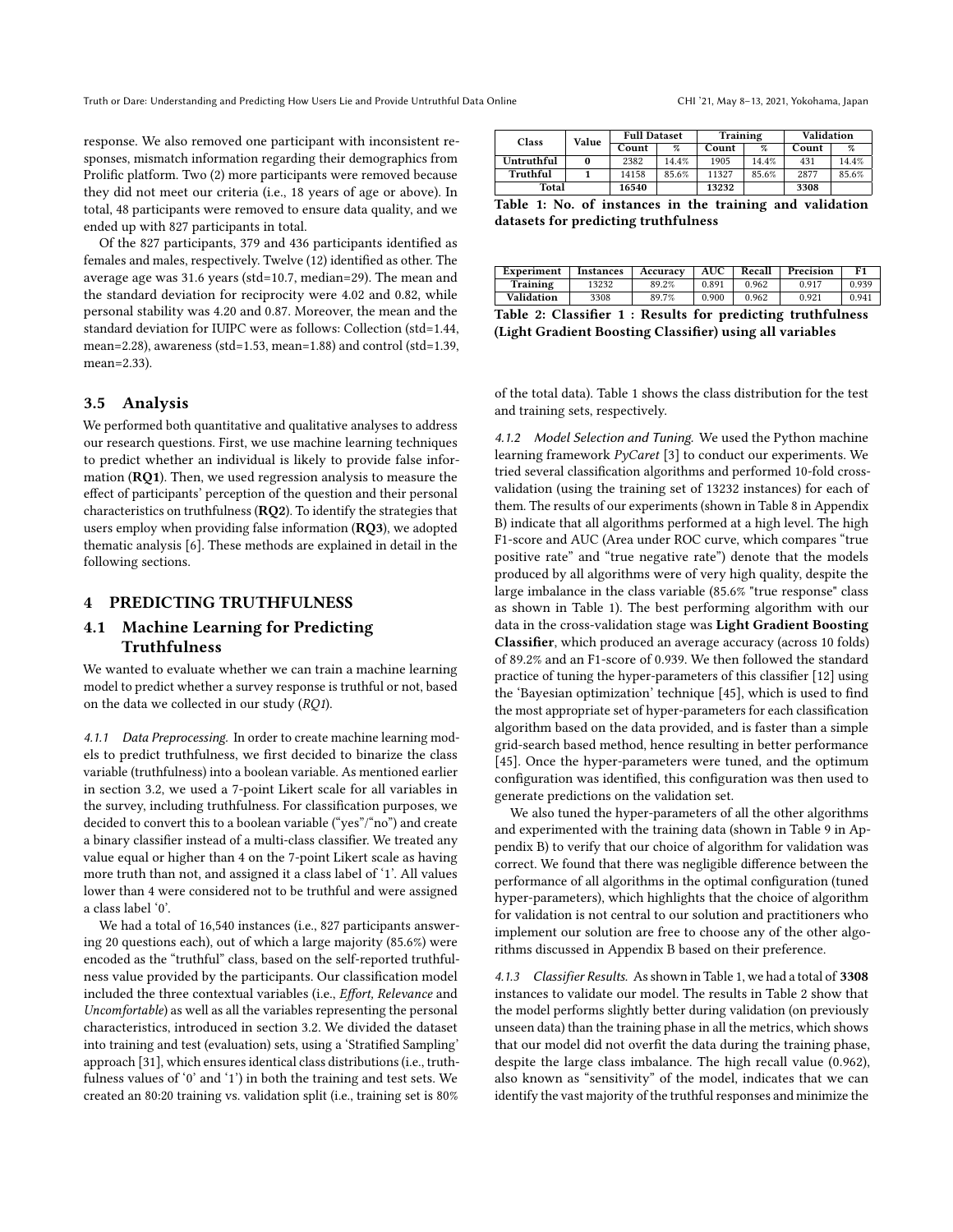<span id="page-5-0"></span>

|                           | Model 1: All variables |         | Model 2: Contextual variables |                 |  |  |
|---------------------------|------------------------|---------|-------------------------------|-----------------|--|--|
| Variable                  | $(R^2 = 0.301)$        |         |                               | $(R^2 = 0.296)$ |  |  |
|                           | Coefficient            | p value | Coefficient                   | p value         |  |  |
| Effort                    | $-0.101$               | 0.000   | $-0.103$                      | 0.000           |  |  |
| Uncomfortable             | $-0.447$               | 0.000   | $-0.448$                      | 0.000           |  |  |
| Relevance                 | 0.052                  | 0.000   | 0.054                         | 0.000           |  |  |
| Gender                    | $-0.042$               | 0.026   |                               |                 |  |  |
| Age                       | $-0.007$               | 0.000   |                               |                 |  |  |
| <b>Extraversion</b>       | 0.016                  | 0.093   |                               |                 |  |  |
| Agreeableness             | 0.070                  | 0.000   |                               |                 |  |  |
| Conscientousness          | $-0.024$               | 0.108   |                               |                 |  |  |
| Neuroticism               | 0.027                  | 0.100   |                               |                 |  |  |
| <b>Openness</b>           | 0.018                  | 0.103   |                               |                 |  |  |
| Reciprocity               | 0.049                  | 0.004   |                               |                 |  |  |
| <b>Personal Stability</b> | 0.055                  | 0.001   |                               |                 |  |  |
| <b>IUIPC-Control</b>      | 0.035                  | 0.024   |                               |                 |  |  |
| <b>IUIPC-Awareness</b>    | $-0.048$               | 0.002   |                               |                 |  |  |
| <b>IUIPC-Collection</b>   | 0.000                  | 0.983   |                               |                 |  |  |
| <b>Online Presence</b>    | $-0.004$               | 0.305   |                               |                 |  |  |

Table 3: Regression models to study the effect of contextual and personal information on truthfulness

"false negatives" (i.e., predicting a truthful response as untruthful) as a result. The high precision value (0.921) indicates that "false positives" (i.e., an untruthful response being predicted as truthful) were also very low for our model. Overall, it can be seen from the results that our classification model is very effective in predicting whether someone is answering truthfully or not. When analyzing the predictions made by the model, we found it able to detect truthful responses better than untruthful ones, i.e. it has more "false positive" errors than "false negatives". This is due to the class imbalance in our data (85.6% truthful instances, see Table [1\)](#page-4-0) which can be mitigated using class balancing techniques such as synthetic oversampling (SMOTE). Practitioners can decide how they manage the trade-off between prioritizing truthful or untruthful responses in their implementation and can oversample the training data accordingly. We have included an example usage of SMOTE oversampling to mitigate class imbalance in Appendix [C.](#page-13-2)

#### <span id="page-5-2"></span>4.2 Factor Influence on Truthfulness

We wanted to evaluate the effect of the participants' perception of the question as well as some measurable personal characteristics on the (self-reported) truthfulness of their responses (RQ2).

4.2.1 Regression Analysis. To answer this question, we created two regression models to study the effects of participants' perception of each question's context, measured by self-reported values for the contextual variables in the survey and their personal characteristics, on the truthfulness of their answers. We used an "Ordinal Logit" regression model where Truthfulness, measured on a 7-point Likert scale as explained earlier, was considered the dependent variable. We implemented the model using the "mord" library of Python [\[37\]](#page-11-39) and conducted two experiments to study the effects of the variables on truthfulness.

In the first iteration of the regression model (Model 1 - All variables), we considered all contextual variables and personal characteristics of participants and examined their effect on the truthfulness of responses ( $R^2 = 0.301$ ). Table [3](#page-5-0) shows the value of the  $\beta$ 

<span id="page-5-1"></span>

| Experiment | <i>Instances</i> | Accuracv | AUC   | Recall | Precision | F1    |
|------------|------------------|----------|-------|--------|-----------|-------|
| Training   | 13232            | 87.7%    | 0.863 | 0.946  | 0.913     | 0.929 |
| Validation | 3308             | 87.6%    | 0.853 | 0.948  | 0.910     | 0.929 |

Table 4: Classifier 2 : Results for predicting truthfulness (Light Gradient Boosting Classifier) using Effort, Comfort and Relevance

coefficient for each of the variables. It can be seen that being uncomfortable in answering ( $\beta = -0.447$ ,  $p < 0.001$ ), perceived effort  $(\beta = -0.101, p < 0.001)$  as well as relevance  $(\beta = +0.052, p < 0.001)$ play a big role in the user answering a question truthfully. Out of the three contextual variables, comfort has the biggest effect on participants' truthfulness, and the high negative coefficient indicates that participants are more likely to answer untruthfully if they feel uncomfortable in answering it. Some personal characteristics of the user, such as agreeableness ( $\beta = 0.07, p < 0.001$ ), reciprocity  $(\beta = 0.05, p < 0.01)$ , personal stability ( $\beta = 0.055, p < 0.01$ ) and IUIPC-Awareness ( $\beta$  = −0.048,  $p$  < 0.01) also have some effect on the user's truthfulness.

Having observed the relatively higher effect of the contextual variables, i.e., effort, comfort, and relevance, on truthfulness, we created a second model (Model 2 - Effort, Comfort, and Relevance), which only considered these three variables as independent and measured the effect that they had on truthfulness. Table [3](#page-5-0) shows that the difference in the values of the  $\beta$  coefficients is minimal and that the overall  $R^2$  value is slightly lower (0.296) than model 1. This suggests that the contextual variables seem to have substantially more influence and contribute more to the model fit than the personal variables.

4.2.2 Machine learning with only Context Variables. The results with Model 2, showing the dominant role contextual variables, i.e., effort, comfort, and relevance, have on the truthfulness value, prompted us to also consider how effective an ML classification model using only these features would be in predicting truthfulness. Therefore, we followed the same method already reported in Section [4.1](#page-4-2) but only using comfort, effort, and relevance and attributes for the ML model.

We can see from the results in Table [4](#page-5-1) that classifier:2, which only uses the three context variables as features, performs only slightly worse than classifier:1 (Table [2\)](#page-4-1). This is a significant result, as it means that one can predict truthfulness with still a very good performance by just looking at contextual factors associated with the data being asked for, rather than personal factors. This means that data processors have it easier to control what information they will ask for, which may determine how uncomfortable this is for users or how relevant they perceive the information to be, which may impact truthfulness.

4.2.3 Cross-question Influence on Truthfulness. Finally, we sought to explore relationships between questions. We randomized both the subset of questions we would show to each participant. We also randomize the order in which the subset of questions selected for each participant would be presented. Still, it could be possible that, even in these circumstances, there was some influence between questions so that the answers a participant gave to one question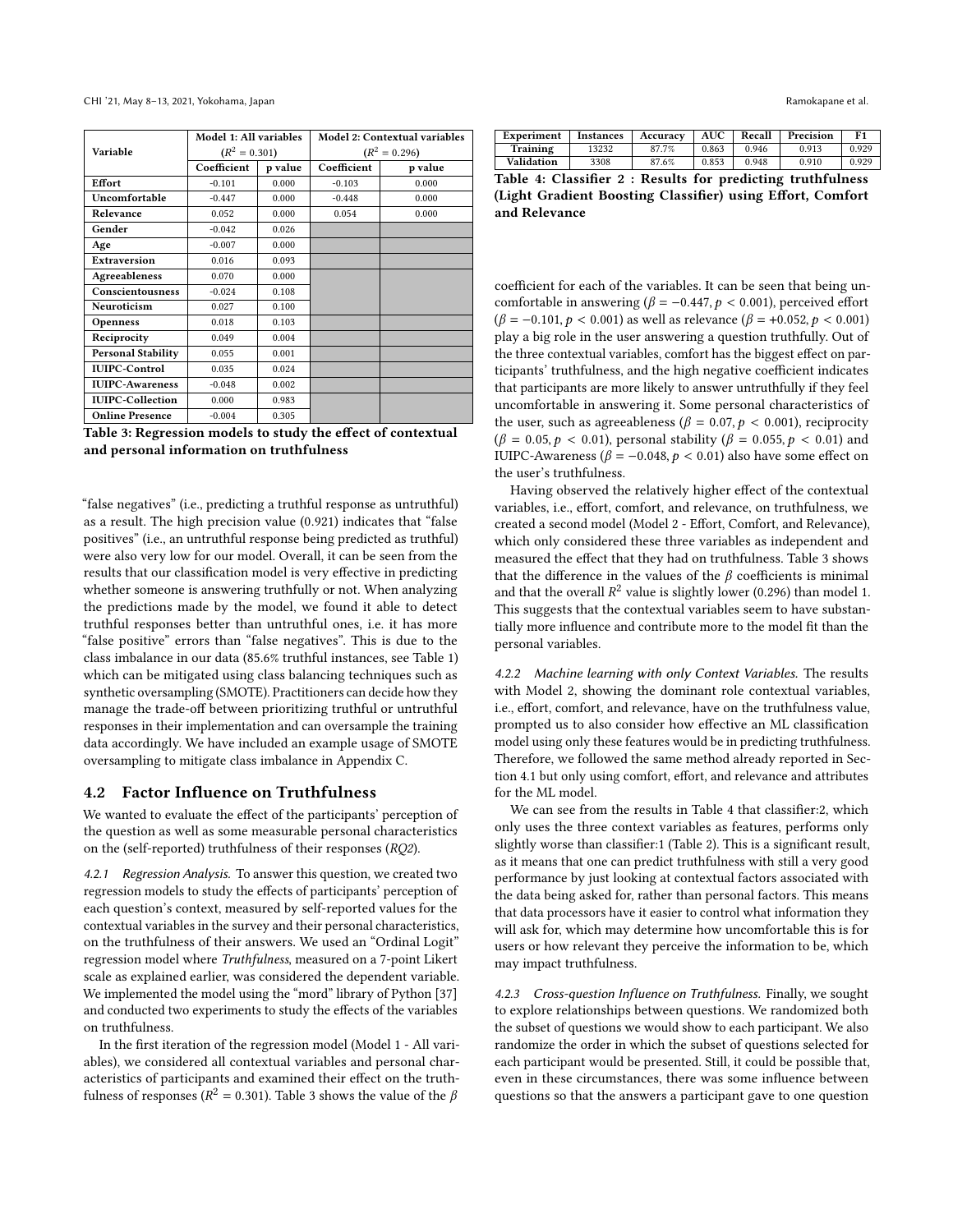would influence how they would answer other questions. In particular, we wanted to explore any relationships between the questions of the survey. The first step was to see if we could gain insight into the participants' attitudes towards answering questions truthfully based on correlation. The mutual correlation coefficients between truthfulness values for the 50 questions is shown in Appendix [D.](#page-13-3) This pairwise correlation coefficients indicate whether a participant is likely to answer two questions with the same degree of truthfulness. For example, a negative correlation coefficient indicates that a participant is likely to answer in the opposite manner (truthful for one and untruthful for the other). In contrast, a positive correlation coefficient indicates that if a participant answers one of the two questions truthfully, they are likely to be truthful in answering the other question.

As shown in Table [5,](#page-7-0) there are only three pairs of questions for which the correlation of truthfulness was statistically significant. The first pair in the table suggests that a participant is likely to answer the two questions (i.e., social security/national insurance number and country of residence) with opposite truthfulness levels. So, if a participant is known to answer one of those two questions truthfully, there is a good possibility that they would answer the other one untruthfully. For the second pair (sexual orientation and relationship status), the correlation coefficient is positive, indicating that if a participant answers one of them truthfully, they are likely to answer the other one truthfully, similarly, for question 21 and 23.

#### 5 UNTRUTHFUL STRATEGIES

To understand the strategies that participants used to avoid providing truthful information, we coded all the responses which scored less than four (4) for truthfulness. We first extracted and opencoded all the responses that scored three or less for truthfulness to identify recurring themes. First, the lead researcher developed the initial codebook, and then two researchers coded some of the data independently using the same codebook. The first step towards developing our codebook involved verifying some responses which could be verified for existence, e.g., place names, or famous actors. We used various online databases to verify participants' responses where possible, mainly place names, because our sample contained people from Europe and North America, where most place names are on record and available in various databases such as Google Maps. Likewise, when the question concerned movies, actors, musicians, and songs, we searched various databases to verify existence. However, we were careful not to dismiss or mark some responses as non-existence, since we acknowledged that not all items are popular to be on the databases we used. When encountering such instance, we would check whether the response represented a meaningful text or random text with no meaning. This process helped us identify various lying strategies and eliminate the chances of labeling item non-existence just because it was not available in various online databases.

We performed data triangulation using demographics data from Prolific regarding other responses such as age, date of birth, and gender. We compared these responses to see how they differed from the data we got from Prolific, which we assumed it was truthful. This way, we could tell how they lied about their age or gender. This

method's primary purpose was not to verify whether participants were truthful or not, but rather how they were untruthful. All the matching (i.e., respondents' answers matching with data from Prolific) were excluded from coding. In the end, our Cohen's Kappa intercoder agreement between the coders was 0.71, which is a high degree of agreement [\[30\]](#page-11-40).

Ultimately, we all validated the coding scheme through a series of discussions (i.e., arguing to consensus [\[17\]](#page-11-41)) to resolve discrepancies between the coders. Open coding was followed by an iterating process of identifying relationships and patterns between the codes. This process continued until no more new codes or relationships were observed.

From our analysis and considering all the validations and rules imposed on various questions, we identified three possible privacy untruthful strategies (See Table [6\)](#page-7-1) that people adapt to falsify information when they feel the need to refrain from sharing the truth. The first strategy concerned providing an invalid response to the question being asked. The second is about responses that follow a format or pattern but partially true or completely false. The last strategy discusses responses where the respondents refused to provide an answer to the question being asked. We explain and discuss these strategies in detail below, and we also demonstrate our findings using anchor examples from our data.

#### 5.1 Invalid information

First, we found that when participants provide untruthful data, they may choose to provide information that holds no meaning or follows any pattern or format. Their responses did not conform to any rule, and at times, they were made up of a mixture of letters and numbers. These responses ignored the type of data that was being requested. For example, when asked for the last four digits of their credit number, some participants would provide characters of any length, while when asked for their sexual orientation, they would provide a random string of text containing both numbers and characters. Invalid information also included characters close to each other on the keyboard, e.g., "qwerty" or "asdfgh". Furthermore, we also observed invalid information when participants were given an option to add another response that was not listed in the question, such as gender and ethnicity. Invalid information was not tied to any particular question but to all the questions that did not enforce a format or pattern. However, concerning questions that enforced numeric values only, e.g., phone number, "0" was considered invalid information, considering that we did not enforce maximum length and phone numbers are made up of more than one digit.

#### 5.2 Valid format or pattern

The second way participants provide untruthful data is by giving responses that follow the pattern, format or type of the information being requested. Thus, sometimes untruthful information follows a pattern or format to appear as truthful information. We found that respondents crafted their responses to match what was being asked to match with validations or contexts (without validations). For instance, respondents would not provide a long number for Zip Code but were likely to do so for telephone numbers. We found that lies that conform to patterns and format were either completely untrue or partly true.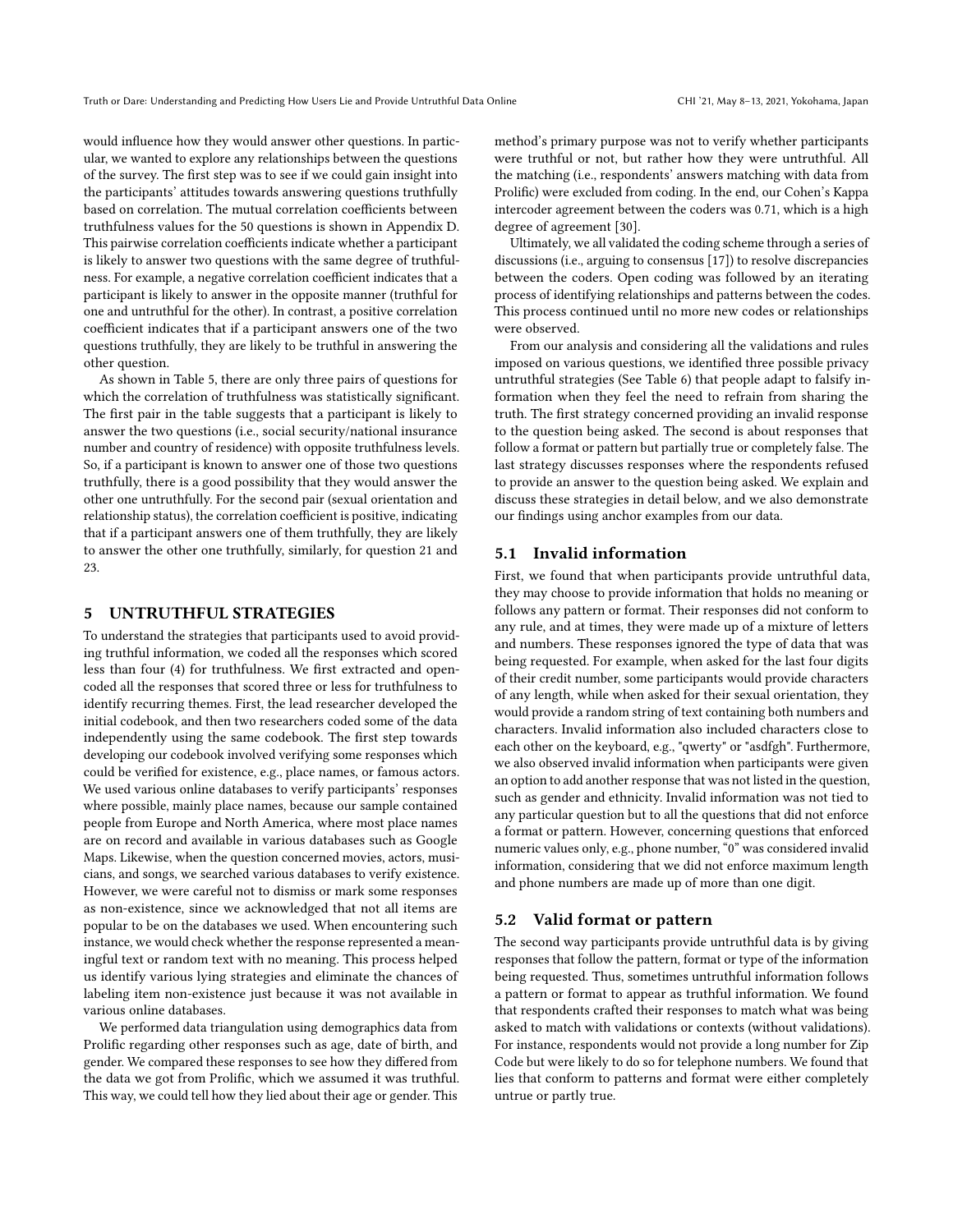|                                               |                          | Coefficient | p-value     |
|-----------------------------------------------|--------------------------|-------------|-------------|
| 4 - Social Security/National Insurance Number | 5 - Country of Residence | $-0.249$    | < 0.001     |
| 19 - Sexual Orientation                       | 20 - Relationship Status | $+0.195$    | < 0.001     |
| 21 - Receiving a fine                         | 23 - Languages spoken    | $+0.205$    | ${}< 0.001$ |
| --------                                      |                          |             |             |

Table 5: Pearson correlation between question truthfulness

<span id="page-7-1"></span><span id="page-7-0"></span>

| <b>Strategy</b>                            | # Description                                                                                                                                                                                                                                                                                                                                                                                                                                                                                                                                    |  |  |  |  |  |
|--------------------------------------------|--------------------------------------------------------------------------------------------------------------------------------------------------------------------------------------------------------------------------------------------------------------------------------------------------------------------------------------------------------------------------------------------------------------------------------------------------------------------------------------------------------------------------------------------------|--|--|--|--|--|
| Invalid information                        | Providing an answer which does not have any meaning or follow any pattern or format.                                                                                                                                                                                                                                                                                                                                                                                                                                                             |  |  |  |  |  |
| Valid format and pattern                   | Providing an answer which adheres to a format or pattern but may be partially or completely untrue:<br>• Format and Pattern valid but completely untrue: a response that follows pattern or format but does<br>not carry any meaning or it is completely not true.<br>• Format and Pattern valid but partially untrue: a response that follows a pattern or format but<br>is partially untrue. The respondent can choose to share part of the truth, not whole truth (i.e.,<br>suppression) or adding noise to part of information that is true. |  |  |  |  |  |
| Refusing to answer                         | This is where respondents stated that they will not answer the question or gave an answer that<br>suggested they are not answering the question.                                                                                                                                                                                                                                                                                                                                                                                                 |  |  |  |  |  |
| Table 6: Summary of Untruthful Strategies. |                                                                                                                                                                                                                                                                                                                                                                                                                                                                                                                                                  |  |  |  |  |  |

5.2.1 Valid and Untrue. Valid and completely untrue is the information that follows a pattern or format, but it is completely false—for instance, someone declaring "fake.email@email.com" as their personal email. We also observed responses that included a run of numbers (e.g., 1234 - the last 4 digits of a credit card), repdigit (e.g., 5555), random text, and phrases like "qwerty" which follows a keyboard pattern or valid for alphanumeric questions but does not carry a meaning with regards to our questions. Other valid responses were existing and common words or names like cancer for illnesses, Windows Explorer for favorite browser. Moreover, we found that some of the responses reported as untruthful conformed to a format and pattern that were related to the context of our study—movies; actors' names, fictional places, and languages—for example, when asked which language they spoke, one participant said "Elvish and Vulcanian", which are fictional languages used in the star trek movie.

5.2.2 Valid and Partially Untrue. Our analysis also revealed that some data reported as untruthful might contain partially true information. A participant may decide to provide part of the true information and withhold the rest (i.e., suppression) or add some false information to the true information (i.e., noise). When suppressing truthful information, some respondents provided broad or vague answers about what was being requested. This was common for addresses or place names. For instance, participants providing their city's name instead of their home address or providing a region/country for a city of residence. This was also common concerning questions that asked for full names; respondents provided one part of the name and left out the rest.

On the other hand, responses with added noise may contain the truth at the beginning, in the middle, or at the end. The noise was mostly added to responses for questions that had two or more parts like date of birth, full names, place names, and addresses. The first part of some of the postcodes provided by participants was valid, while the last parts were not. This way of lying was also common regarding the date of birth where most responses contained the year of birth that was true but with the wrong day and month, e.g., a correct year with "01/01". We also observed the possibilities of noise adding for questions that did not require two-part answers such as phone number and passport numbers. Participants were starting with correct information and ending with lies.

#### 5.3 Refusing to answer

Some responses that were marked as untruthful were actually participants refusing to answer some questions. These answers included responses like "no", "not answering", "prefer not to say", and "not applicable". These responses were commonly used for questions that allowed alphanumeric values and did not require any striking pattern or format—for example, addresses. Nevertheless, despite validations in some questions, such as email addresses, we also found responses about emails that suggested that participants did not want to answer the questions. For instance, "notproviding@email.com" as a personal email and "prefernottosay@survey.com" as work email.

## 5.4 Use of Untruthful Strategies

Considering the categorization described above, and as shown in Table [7,](#page-8-0) overall, the most adopted strategy was providing completely untrue information, followed by refusing to answer. The least adopted strategy was providing partially untrue information. Participants mostly refused to answer and provided invalid information when asked for their social security number and the last 4 digits of their credit card number, respectively. We also observed high occurrences of "refusal to answer" for various questions requesting personally identifiable information, e.g., username for streaming services. Participants rather refused to answer than making up responses int these cases.

Our coding also revealed that participants do not always adopt all the available strategies; their choices may be influenced by other factors such as how they perceive the questions (i.e., comfort, relevance, and effort). When they are uncomfortable answering a question, they favor providing completely untrue information than employing other strategies. For instance, when asked for their passport numbers (i.e., highest average score uncomfortable, shown in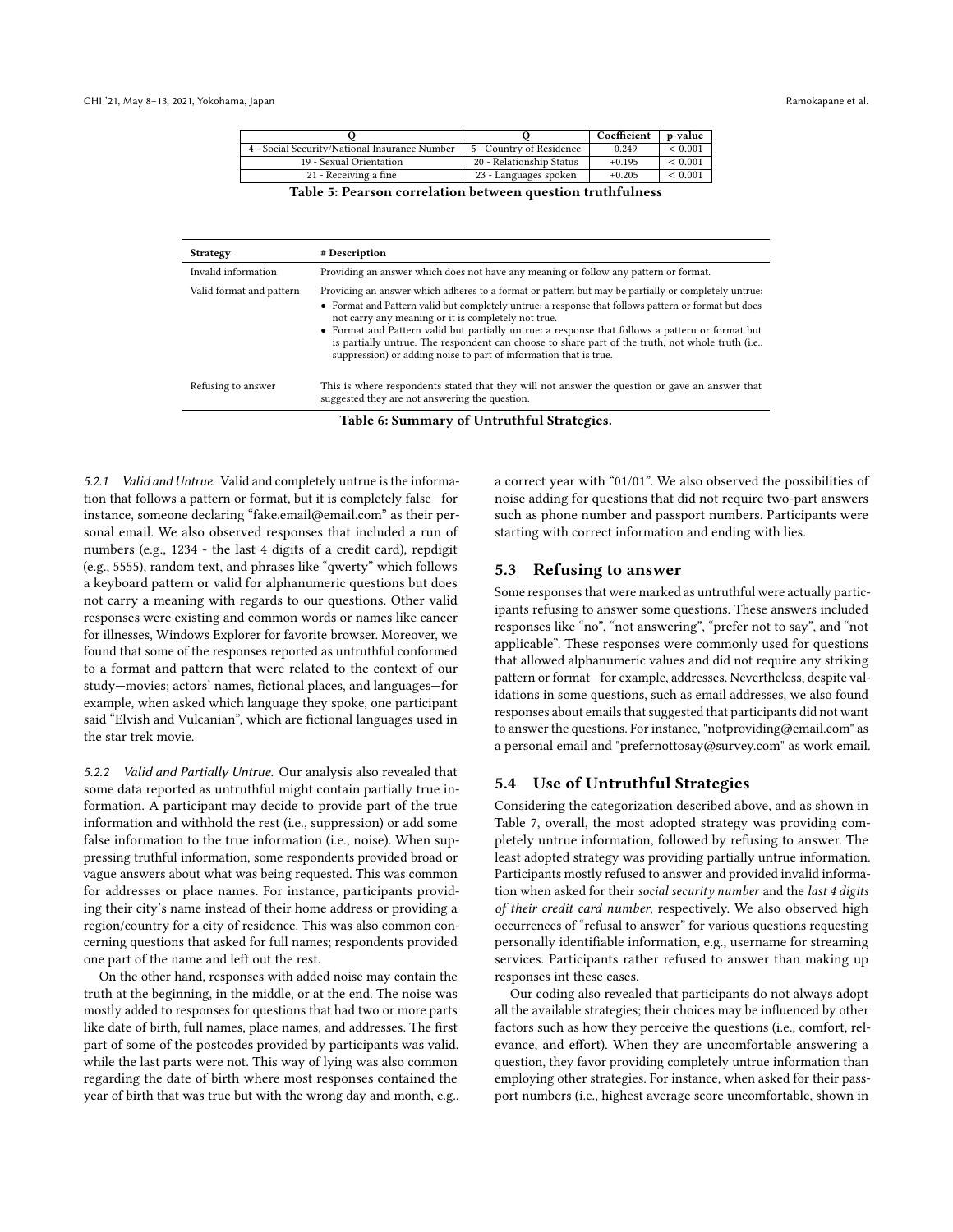<span id="page-8-0"></span>Truth or Dare: Understanding and Predicting How Users Lie and Provide Untruthful Data Online CHI 121, May 8-13, 2021, Yokohama, Japan

|                            |       |             |                |                |                         | Valid          |                            |       |               |                |                | Valid          |
|----------------------------|-------|-------------|----------------|----------------|-------------------------|----------------|----------------------------|-------|---------------|----------------|----------------|----------------|
|                            |       |             |                |                |                         |                |                            |       |               |                |                |                |
| Ouestion                   | Total | Untruthful  | R              | $\mathbf{I}$   | P                       | U              | Ouestion                   | Total | Untruthful    | R              | I              | P              |
| <b>Full Name</b>           | 311   | 73 (23.5%)  | 20             | $\overline{7}$ | $\mathbf{Q}$            | 37             | <b>Annual Income</b>       | 309   | 45 (14.6%)    | 5              | $\overline{c}$ | $\Omega$       |
| Gender                     | 348   | $4(1.1\%)$  | $\Omega$       | $\mathbf{0}$   |                         | $\overline{4}$ | Hobby/Pastime              | 342   | 10 (2.9%)     | $\Omega$       | $\mathbf{1}$   | $\Omega$       |
| Date of Birth              | 342   | 51 (14.9%)  |                |                | 21                      | 30             | Drunk                      | 347   | $2(0.6\%)$    |                |                |                |
| Social Security No.        | 341   | 231 (67.7%) | 102            | 22             | $\mathbf{1}$            | 106            | <b>Shared "X" movies</b>   | 309   | $9(2.9\%)$    |                |                |                |
| <b>Resident Country</b>    | 302   | 7(2.3%)     | $\mathbf{0}$   | $\mathbf{0}$   | 3                       | $\overline{4}$ | <b>Father's Full Name</b>  | 338   | $112(33.1\%)$ | 21             | 3              | 32             |
| <b>City of Residence</b>   | 333   | $20(6.0\%)$ | 5              | $\overline{4}$ | $\Omega$                | 11             | Sentiments hurt            | 345   | 28 (8.1%)     | $\overline{c}$ | $\overline{0}$ | $\Omega$       |
| <b>Home Postcode</b>       | 309   | 68 (22.0%)  | $\overline{7}$ | 8              | $\overline{\mathbf{3}}$ | 50             | <b>Holiday Destination</b> | 340   | 15 (4.4%)     | $\mathbf{1}$   | $\mathbf{1}$   | $\mathbf{1}$   |
| <b>Home Address</b>        | 342   | 155 (45.3%) | 54             | 10             | 42                      | 49             | Lied about Age             | 318   | $5(1.6\%)$    |                |                |                |
| <b>Employer Name</b>       | 313   | 52 (16.6%)  | 15             | 3              | 10                      | 24             | Fav. Director              | 337   | 15 (4.5%)     | $\overline{c}$ | 3              | $\overline{0}$ |
| <b>Workplace Zip</b>       | 338   | 78 (23.1%)  | 10             | 10             | 3                       | 55             | <b>Movie Soundtrack</b>    | 338   | 16 (4.7%)     | $\overline{2}$ | $\overline{0}$ | $\Omega$       |
| <b>Work Address</b>        | 307   | 103 (33.6%) | 30             | 9              | 20                      | 44             | Musician/Band              | 303   | 14 (4.6%)     | $\overline{c}$ | $\Omega$       | $\Omega$       |
| <b>Passport Number</b>     | 338   | 224 (66.3%) | 43             | 50             | $\mathbf{1}$            | 130            | <b>Emotional Movie</b>     | 341   | 12 (3.5%)     | $\Omega$       | $\Omega$       | $\mathbf{1}$   |
| <b>Personal Email</b>      | 333   | 137 (41.1%) |                |                | 19                      | 118            | <b>Web Browser</b>         | 337   | $6(1.8\%)$    | $\mathbf{1}$   | $\theta$       | $\overline{0}$ |
| <b>Professional Email</b>  | 339   | 157 (46.3%) |                |                | 19                      | 138            | Age for Adult movie        | 342   | 38 (11.1%)    |                |                | $\overline{0}$ |
| <b>Phone Number</b>        | 308   | 167 (54.2%) |                | 49             | $\mathbf{1}$            | 117            | Fav. Actor/Actress         | 340   | 14 (4.1%)     | $\Omega$       | 3              | $\overline{0}$ |
| Ethnicity                  | 353   | $4(1.1\%)$  | $\mathbf{0}$   | $\mathbf{0}$   | $\Omega$                | $\overline{4}$ | Fav. Movie                 | 341   | $6(1.8\%)$    | $\mathbf{1}$   | $\mathbf{0}$   | $\overline{0}$ |
| <b>Politics</b>            | 334   | $6(1.8\%)$  | $\,1$          | $\mathbf{0}$   | $\mathbf{0}$            | 5              | Fav. Movie Genre           | 311   | $3(1.0\%)$    | $\mathbf{0}$   | $\mathbf{0}$   | $\Omega$       |
| Religion                   | 342   | 5(1.5%)     | $\mathbf{1}$   | 3              | $\mathbf{0}$            | $\mathbf{1}$   | Fav. Song                  | 313   | 15 (4.8%)     | 3              | $\mathbf{1}$   | $\overline{0}$ |
| <b>Sexual Orientation</b>  | 342   | $11(3.2\%)$ | $\overline{4}$ | $\mathbf{1}$   | $\Omega$                | 6              | Last cinema movie          | 334   | $8(2.4\%)$    | $\Omega$       | $\mathbf{0}$   | $\Omega$       |
| <b>Relationship Status</b> | 310   | $5(1.6\%)$  | $\mathbf{1}$   | $\mathbf{0}$   | $\mathbf{0}$            | $\overline{4}$ | Money on cinema            | 341   | $4(1.2\%)$    | $\Omega$       | $\mathbf{1}$   | $\overline{0}$ |
| <b>Received fine</b>       | 318   | $11(3.5\%)$ | $\mathbf{1}$   | $\mathbf{0}$   | $\mathbf{0}$            | 10             | <b>Online Username</b>     | 309   | 95 (30.7%)    | 50             | $\mathbf{1}$   | $\mathbf{1}$   |
| <b>Memorable Event</b>     | 346   | 23 (6.6%)   | $\overline{c}$ | $\mathbf{1}$   | 15                      | 5              | <b>Illegal</b> streaming   | 344   | 11 (3.2%)     |                |                |                |
| Languages                  | 312   | $4(1.3\%)$  | $\mathbf{0}$   | $\overline{c}$ | $\mathbf{0}$            | $\overline{c}$ | <b>Cinema Visits</b>       | 338   | 5(1.5%)       | $\mathbf{0}$   | $\mathbf{0}$   | $\mathbf{0}$   |
| <b>Serious Illnesses</b>   | 344   | 27 (7.8%)   | $\overline{7}$ | $\mathbf{1}$   | $\mathbf{0}$            | 19             | Adult movies freq.         | 340   | 18 (5.3%)     | $\overline{c}$ | $\overline{c}$ | $\Omega$       |
| Education                  | 341   | 5(1.5%)     | $\mathbf{0}$   | $\mathbf{0}$   | $\theta$                | 5              | Card last 4 digits         | 337   | 248 (73.6%)   | 18             | 68             | $\overline{0}$ |

Table 7: Prevalence of strategies for each question; R – Refusing to answer, I – Invalid information, P – Partial untrue, and U – Completely Untrue. Greyed area denotes that the strategy is not applicable because of the enforced validation. Green represents the area where the strategy was applicable but was not adopted.

Appendix [A\)](#page-11-42), they avoided partially true responses. Instead, they would choose to provide invalid data. This was also observed when they responded to the last 4 digit of credit card number question (i.e., comfort - low).

Completely untrue was also prevalent when responding to questions that contained validations. For this type of question, respondents preferred to provide completely untrue information, such as responses for email addresses. When given a list and a chance to add another option (e.g., gender and ethnicity), respondents preferred not to add extra options or any information suggesting that they are not willing to answer the questions. They preferred to provide completely untrue information. Questions with only two options, Yes and No, e.g., 'Lied about age,' had all the responses completely untrue, since participants could only tell the truth or lie. When the numeric-only format was enforced, we found that most participants preferred the completely untrue strategy over providing invalid responses. Most participants provided "0" as their phone number, and only four participants stated that they were "zero" years old when they first watched an adult movie. Our analysis revealed that questions that permitted alphanumeric responses attracted both completely untrue responses and refusal to answer.

Regarding questions that were perceived to be relevant, respondents falsified less information, but they preferred to be completely

untrue rather than adopt other strategies when they did. Analyzing their responses, e.g., movie genre, participants provided a valid or existing movie genre, even though they had a chance to make up their responses. However, for questions they considered irrelevant like 'fathers' full name,' participants provided information that appeared to be completely untrue, such as famous male actors' names.

Our analysis also revealed that the partially true information strategy was mostly employed when it concerned responses that had two or more parts (e.g., Full names) or could be vague (e.g., addresses). For names, respondents provided responses that appeared to be part of the name or initials. For addresses/zip codes, respondents provided names of cities/countries when asked for home addresses. We also observed partially true (i.e., existing) postcodes for home and work addresses. This was also true for employer names, with participants providing company names or employment sector. Partially true information was also used more often than other strategies regarding questions like memorable events. In this case, participants preferred to share part of the information that is true rather than providing completely untrue information. Their responses covered four themes: (1) celebrations, (2) traveling, (3) mourning moments, and (4) family occasions such as weddings or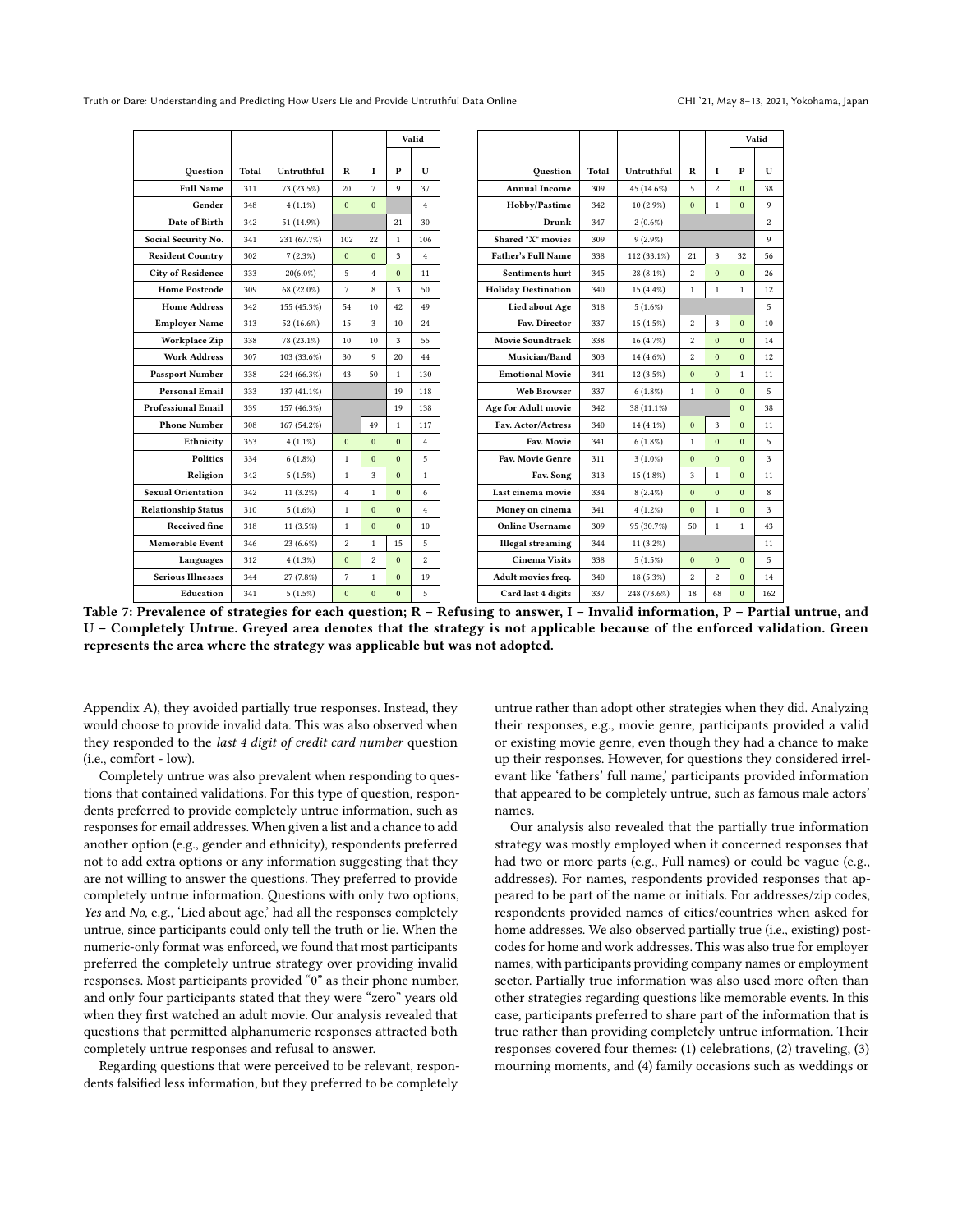giving birth. Regarding the completely untrue strategy, one participant stated that they did not know.

Our analysis suggests that the date of birth information was very often partially untrue. Comparing user responses with the demographics data (age from Prolific), we found that some participants may have provided information that is partly true, mainly, the year of birth (count = 21) but with the wrong date or month. The most common day and month combination was "01/01". They mostly said they were younger 16 times (i.e., providing a younger year than the one from Prolific) and older year only six times.

5.4.1 Factor Influence on Untruthful Strategies. We finally sought to explore the influence of each factor on the adopted strategies in a more systematic way to formulate or suggest hypotheses that could be confirmed by future studies around false information. That is, even if our coding process was rigorous with a high inter-rater agreement, as explained before, we did not take the resulting coded data as sufficiently objective or representative for a confirmatory statistical test. Hence, the intent and interpretation of the method described next were purely exploratory and speculative in nature. For this, we created a multi-nominal regression (MN Logit) model where the strategy used was the dependent variable, and the perception of the question and personal characteristics were factors. We used the "statsmodels" library in Python [\[44\]](#page-11-43) to run the regression experiments.

We present the resulting model in figure [2](#page-10-2) showing the regression coefficients which were found to be statistically significant at the 95% confidence level ( $p < 0.05$ ) and the "pseudo R2" value of 0.223 denotes the quality of our model, which is deemed to be a good quality model (values between 0.2 and 0.4 are considered good quality according to McFadden's evaluation of logistic regression models [\[29\]](#page-11-44)). Still, the results should be interpreted with caution due to the coded untruthful strategies used as the dependent (categorical) variable. Comfort seems to have the most significant influence on the participant's choice of untruthful strategy. As we observed earlier (Section [4.2\)](#page-5-2), participants are more likely to provide an untruthful response when they feel uncomfortable while answering a question. Moreover, these results seem to suggest that participants are also less likely to provide partially true information when they have an option to refuse to answer or can provide invalid information. For example, most respondents provided untrue information when asked to provide their passport number (i.e., low comfort), followed by invalid information and refusing to answer, as shown in Table [7.](#page-8-0) The model also suggests that when participants perceive the question to be irrelevant to the context, they are more likely to refuse to answer the question. A person's characteristics such as "reciprocity" and "personal stability" also influence the choice of strategy, particularly whether to provide information (valid or invalid) or refuse to answer. For instance, participants with higher personal stability appeared more likely to provide a valid response to a question, even if they deem it to be uncomfortable and/or irrelevant.

#### 6 DISCUSSION

This paper aimed to understand Privacy lies and, in general, untruthful data reporting in a practical domain of application—a web form to buy discounted movie tickets. Our result advances the state of the

art with regards to untruthful information reporting, as previous research had mainly investigated through regression analysis the effect of different variables in lying behaviour [\[15,](#page-11-7) [22,](#page-11-5) [25,](#page-11-6) [39,](#page-11-2) [40\]](#page-11-45) but had not demonstrated the actual high accuracy with which, given a particular individual, data to be asked, and domain of application, it may be possible to predict whether users are going to provide untruthful information or not. And if not, how they will provide untruthful information.

Demonstrating the variation of untruthful strategies itself is but a foundation to the real challenge of discovering the antecedent conditions that fully explain why this phenomenon exists and how the differences between truthful and falsified information disclosures can be addressed. This work provides evidence that, under certain conditions, it is possible to characterize untruthful information and, under some conditions, predict how users may respond to specific questions.

This paper also provides evidence that a machine learning model can be trained to predict truthful and untruthful responses by users. The overall high accuracy of the model, regardless of the classifier used, demonstrates the practicality of implementing such a solution in real-world systems. We also found that a model trained on data excluding any personal characteristics (i.e., considering only comfort, relevance, and effort) provides very good performance, almost as good as the one with personal characteristics. From a practical standpoint, this suggests that service providers could predict whether an individual will answer truthfully without knowing their personal characteristics, but only with their perception of the data being asked for. Service providers could particularly benefit from such predictions without involving personal data, as it would allow them to design systems that collect personal data in a responsible, non-invasive way more easily. Moreover, service providers can identify which questions to ask or avoid to increase their chance of getting better truthful responses. Finally, service providers can control these variables, e.g., making them more or less relevant to the context. An interesting future line of research would be to study the extent to which this control may actually lead to intentional manipulation to increase truthfulness in data reporting, as it has been shown in other privacy-related dimensions, such as information disclosure [\[2\]](#page-10-3).

Our study showed that participants who reported falsifying information adopted different various untruthful strategies. However, they always had a predominant strategy. We posit that this is because participants make rules for what they can disclose and cannot under any circumstances. We believe this change all the time as users' disclosure behavior changes. This finding supports the idea that users also make rules of engagement online all the time [\[39\]](#page-11-2) when it comes to providing truthful data or not.

Our results also support the notion that individuals' ability or options to protect their data online is significantly limited, particularly when given no chance not to engage (i.e., prefer not to answer). Moreover, an option not to provide truthful information, partially true information, may still provide enough data to make inferences—engagement may protect one's data to some extent but still with severe consequences. However, for service providers, our findings suggest that falsified information may not all be useless. Specific questions and validations may still encourage some truthful disclosures; thus inferences can still be made from users' responses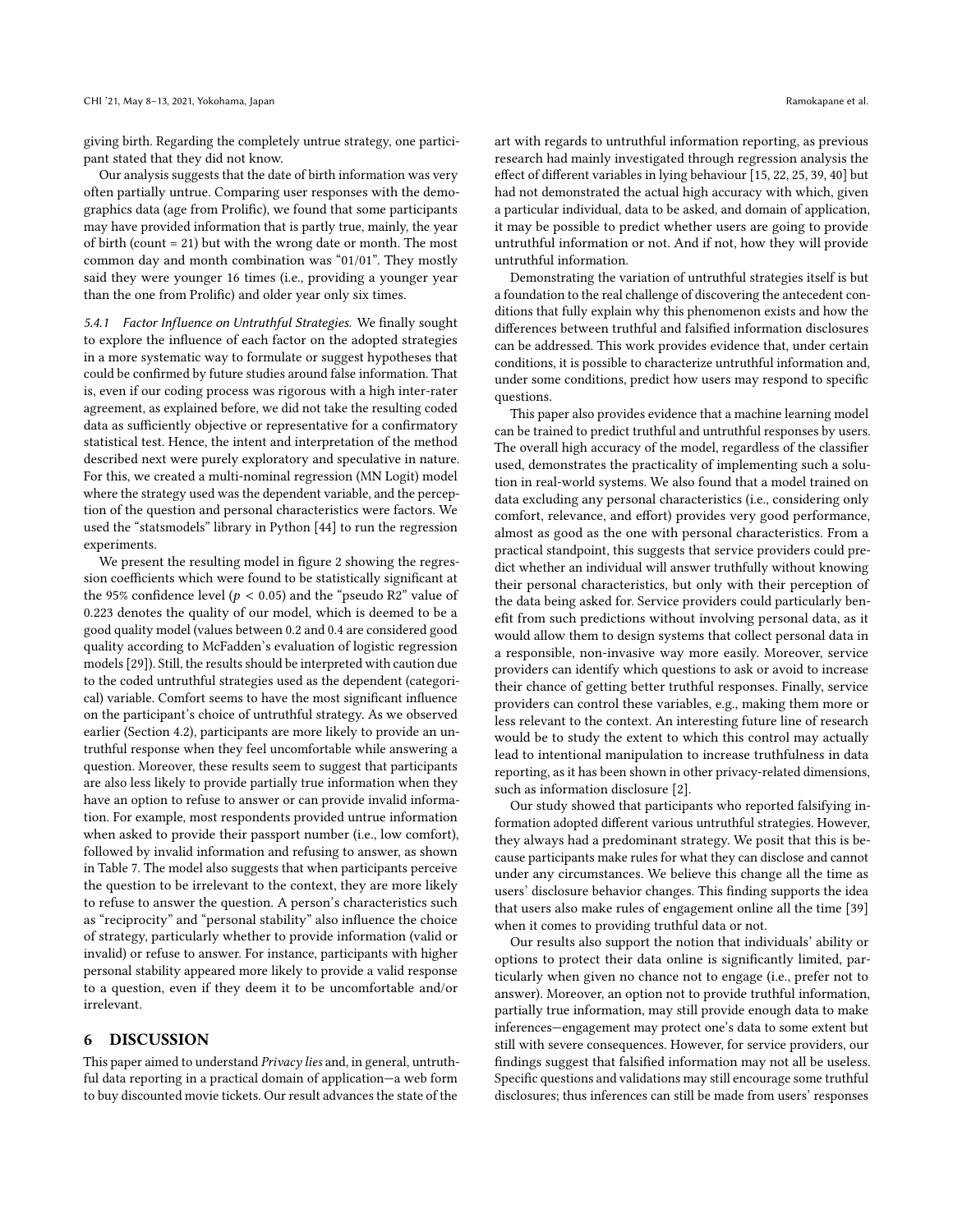<span id="page-10-2"></span>Truth or Dare: Understanding and Predicting How Users Lie and Provide Untruthful Data Online CHI 121, May 8-13, 2021, Yokohama, Japan



Figure 2: Statistically significant coefficients for Multinomial Logistic Regression model (pseudo R2 = 0.223)

combined with other data. Nevertheless, our findings suggest that to receive more truthful information, service providers may still need to offer users a chance not to disclose information, which is supported by previous studies [\[18,](#page-11-11) [51\]](#page-11-46).

Our analysis also revealed that some lies may contain partially true information. A participant may decide to provide part of the information that is true and withhold the rest (i.e., suppression/generalization) or add some false information to the true information (i.e., noise). Interestingly, these strategies seem to directly map to existing Privacy-Enhancing Technologies (PETs), such as the techniques used to achieve k-anonymity [\[48\]](#page-11-47) (suppression/generalization) and differential privacy [\[9\]](#page-11-48) (noise addition). Although there are, of course, differences in the way participants used these strategies and their technical counterparts, which are more systematic, the basic intuition behind them is pretty much the same. This has implications in terms of the usability of these PETs, and the understanding that users may have of how they work to protect their privacy, which is known to be challenging [\[4,](#page-11-49) [33\]](#page-11-50). In particular, our results provide evidence that in some cases, users may naturally tend to act similarly as these PETS, and so this could potentially be leveraged to better educate and explain how these PETS work, as a more systematic and safe way to achieve a desired level of privacy.

Our results provide evidence to suggest that validations may influence the choice of untruthful strategies. Future studies, therefore, could investigate how prevalent this is with regards to privacy lies. Furthermore, to identify useful online form designs that could help increase data disclosures, more research needs to be conducted exploring heuristics cues that influence untruthful strategies and which cues instantiate specific strategy.

#### 6.1 Limitations

The machine learning model with the highest predictive power uses variables that web forms may not include or may not be practical to include (e.g. the 10-item IUIPC scale). However, we also show that a model with just three questions about perceptions of data renders almost the same very high accuracy. Another potential limitation is that the design of our study may have encouraged participants to provide falsified information, since the initial information sheet made it clear that honest feedback about questions was sought (and the feedback questions in the survey included truthfulness). This could have suggested to participants that lying was permitted, and they would not be penalized for it. Also, it is possible that some participants could have reported lying while they were truthful or vice-versa. We, however, also believe that by giving participants the chance to disclose whether they were truthful or not is a methodological consideration necessary to understand truthfulness when reporting data, avoid biases, maintain authenticity and improve data quality. We did analyze a very substantial dataset of 2,382 untruthful information items (as reported by the participants) as part of RQ3 to observe the untruthful information reported, which, in most cases, we were able to check their untruthfulness triangulating with other information (e.g. demographics verified by Prolific per participant, online databases of addresses and movies, etc.), which suggests both the predictions and the analysis of untruthful strategies is valid and meaningful. This seems in line with previous research on voluntary self-disclosure [\[40\]](#page-11-45), where, with some ground truth verification, accuracy was generally high as well. In general, it is worth noting the challenge to study information falsification in the wild, especially as some ground truth may not be available to compare against the information provided.

#### 7 CONCLUSION

This paper explores how people provide untruthful data (including so-called privacy lies), the strategies they use, the factors that influence their choices, and attempted to predict whether an individual would provide truthful data or not. We ran a large-scale study (n > 800), identified four ways individuals use to falsify information, and applied regression and machine learning techniques to predict if/how they lie. Our classifier can predict with an accuracy of 89% whether an individual will provide false information. Moreover, our findings suggest that some false information, depending on the strategy that has been used to falsify it, may still be useful in revealing part of the data.

## ACKNOWLEDGMENTS

This research was partially funded by Google through the project awarded to Dr Jose Such "Context and Personality in Privacy Choices".

#### REFERENCES

- <span id="page-10-0"></span>[1] Sherly Abraham and InduShobha Chengalur-Smith. 2010. An overview of social engineering malware: Trends, tactics, and implications. Technology in Society 32, 3 (2010), 183–196.
- <span id="page-10-3"></span>Alessandro Acquisti, Laura Brandimarte, and George Loewenstein. 2015. Privacy and human behavior in the age of information. Science 347, 6221 (2015), 509–514.
- <span id="page-10-1"></span>[3] Moez Ali. 2020. PyCaret: An open source, low-code machine learning library in Python.<https://www.pycaret.org> PyCaret version 2.1.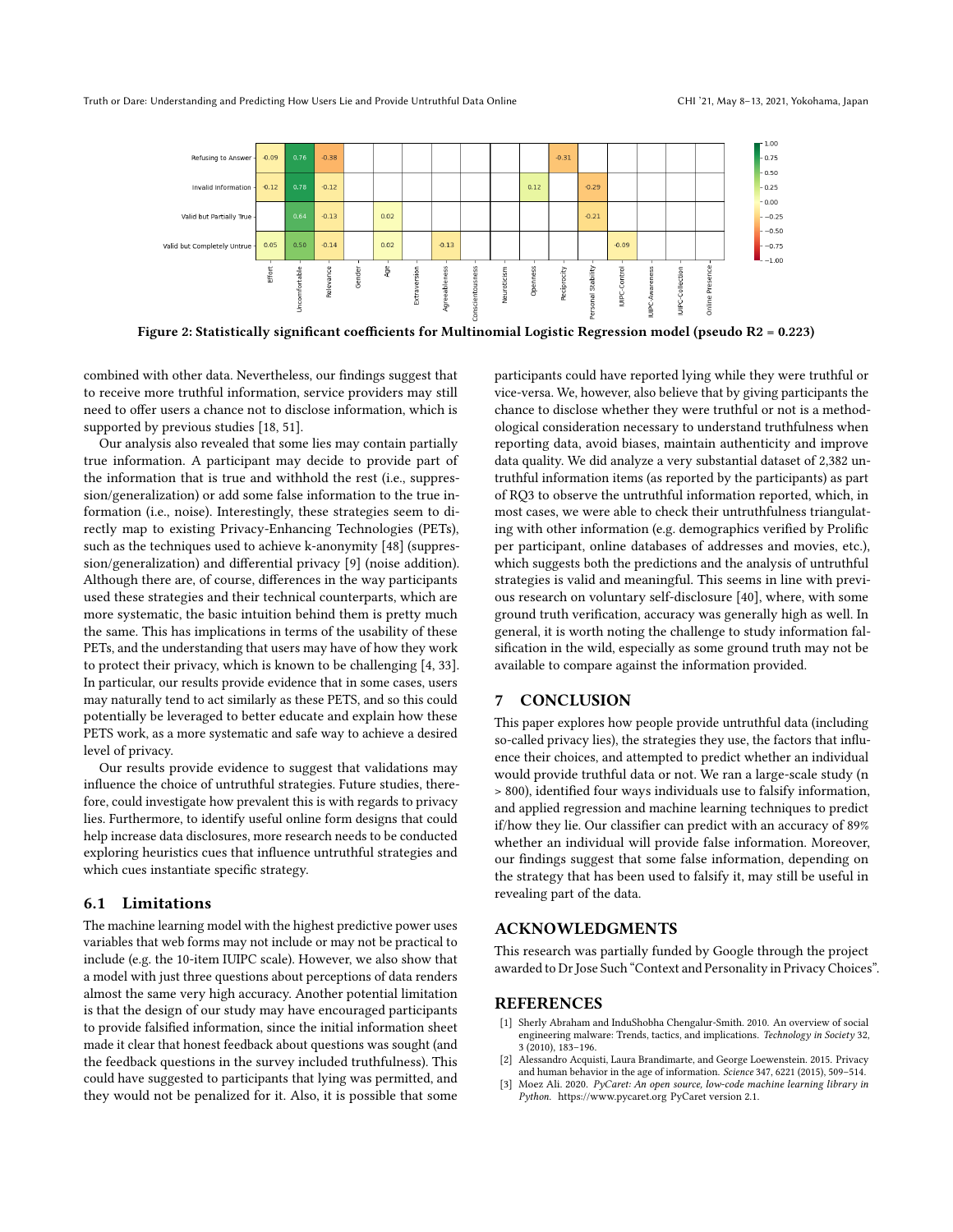- <span id="page-11-49"></span>[4] Brooke Bullek, Stephanie Garboski, Darakhshan J Mir, and Evan M Peck. 2017. Towards Understanding Differential Privacy: When Do People Trust Randomized Response Technique?. In Proceedings of the 2017 CHI Conference on Human Factors in Computing Systems. 3833–3837.
- <span id="page-11-16"></span>[5] Mitchell Church, Ravi Thambusamy, and Hamid Nemati. 2020. User misrepresentation in online social networks: how competition and altruism impact online disclosure behaviours. Behaviour & Information Technology 39, 12 (2020), 1320–1340.
- <span id="page-11-35"></span>[6] Victoria Clarke, Virginia Braun, and Nikki Hayfield. 2015. Thematic analysis. Qualitative psychology: A practical guide to research methods (2015), 222–248.
- <span id="page-11-4"></span>[7] Sunny Consolvo, Ian E Smith, Tara Matthews, Anthony LaMarca, Jason Tabert, and Pauline Powledge. 2005. Location disclosure to social relations: why, when, & what people want to share. In Proceedings of the SIGCHI conference on Human factors in computing systems. 81–90.
- <span id="page-11-17"></span>[8] Cailing Dong, Hongxia Jin, and Bart P Knijnenburg. 2016. Ppm: A privacy prediction model for online social networks. In International Conference on Social Informatics. Springer, 400–420.
- <span id="page-11-48"></span>[9] Cynthia Dwork. 2008. Differential privacy: A survey of results. In International conference on theory and applications of models of computation. Springer, 1–19.
- <span id="page-11-29"></span>[10] Samuel B Green. 1991. How many subjects does it take to do a regression analysis. Multivariate behavioral research 26, 3 (1991), 499–510.
- <span id="page-11-1"></span>[11] Jeffrey T Hancock, Jennifer Thom-Santelli, and Thompson Ritchie. 2004. Deception and design: The impact of communication technology on lying behavior. In Proceedings of the SIGCHI conference on Human factors in computing systems. 129–134.
- <span id="page-11-37"></span>[12] Trevor Hastie, Robert Tibshirani, and Jerome Friedman. 2009. The elements of statistical learning: data mining, inference, and prediction. Springer Science & Business Media.
- <span id="page-11-30"></span>[13] David J Hauser and Norbert Schwarz. 2016. Attentive Turkers: MTurk participants perform better on online attention checks than do subject pool participants. Behavior research methods 48, 1 (2016), 400–407.
- <span id="page-11-9"></span>[14] Nicola Jentzsch, Sören Preibusch, and Andreas Harasser. 2012. Study on monetising privacy: An economic model for pricing personal information. ENISA, Feb 1, 1 (2012).
- <span id="page-11-7"></span>[15] Leslie K John, Alessandro Acquisti, and George Loewenstein. 2011. Strangers on a plane: Context-dependent willingness to divulge sensitive information. Journal of consumer research 37, 5 (2011), 858–873.
- <span id="page-11-23"></span>[16] Oliver P John and Sanjay Srivastava. 1999. The Big Five trait taxonomy: History, measurement, and theoretical perspectives. Handbook of personality: Theory and research 2, 1999 (1999), 102–138.
- <span id="page-11-41"></span>[17] Barbara Johnstone. 2017. Discourse analysis. John Wiley & Sons.
- <span id="page-11-11"></span>[18] Adam N Joinson, Carina Paine, Tom Buchanan, and Ulf-Dietrich Reips. 2008. Measuring self-disclosure online: Blurring and non-response to sensitive items in web-based surveys. Computers in Human Behavior 24, 5 (2008), 2158–2171.
- <span id="page-11-19"></span>[19] Adam N Joinson, Ulf-Dietrich Reips, Tom Buchanan, and Carina B Paine Schofield. 2010. Privacy, trust, and self-disclosure online. Human–Computer Interaction 25, 1 (2010), 1–24.
- <span id="page-11-13"></span>[20] Adam N Joinson, Alan Woodley, and Ulf-Dietrich Reips. 2007. Personalization, authentication and self-disclosure in self-administered Internet surveys. Computers in Human Behavior 23, 1 (2007), 275–285.
- <span id="page-11-31"></span>[21] Yujin Kim, Jennifer Dykema, John Stevenson, Penny Black, and D Paul Moberg. 2019. Straightlining: overview of measurement, comparison of indicators, and effects in mail–web mixed-mode surveys. Social Science Computer Review 37, 2 (2019), 214–233.
- <span id="page-11-5"></span>[22] Bart P Knijnenburg, Alfred Kobsa, and Hongxia Jin. 2013. Dimensionality of information disclosure behavior. International Journal of Human-Computer Studies 71, 12 (2013), 1144–1162.
- <span id="page-11-28"></span>[23] JWKJW Kotrlik and CCHCC Higgins. 2001. Organizational research: Determining appropriate sample size in survey research appropriate sample size in survey research. Information technology, learning, and performance journal 19, 1 (2001), 43.
- <span id="page-11-15"></span>[24] Katharina Krombholz, Heidelinde Hobel, Markus Huber, and Edgar Weippl. 2015. Advanced social engineering attacks. Journal of Information Security and applications 22 (2015), 113–122.
- <span id="page-11-6"></span>[25] Scott Lederer, Jennifer Mankoff, and Anind K Dey. 2003. Who wants to know what when? privacy preference determinants in ubiquitous computing. In CHI'03 extended abstracts on Human factors in computing systems. 724-
- <span id="page-11-27"></span>[26] Miguel Malheiros, Sören Preibusch, and M Angela Sasse. 2013. "Fairly truthful": The impact of perceived effort, fairness, relevance, and sensitivity on personal data disclosure. In International Conference on Trust and Trustworthy Computing. Springer, 250–266.
- <span id="page-11-25"></span>[27] Naresh K Malhotra, Sung S Kim, and James Agarwal. 2004. Internet users' information privacy concerns (IUIPC): The construct, the scale, and a causal model. Information systems research 15, 4 (2004), 336–355.
- <span id="page-11-32"></span>[28] Winter Mason and Siddharth Suri. 2012. Conducting behavioral research on Amazon's Mechanical Turk. Behavior research methods 44, 1 (2012), 1–23.
- <span id="page-11-44"></span>[29] Daniel McFadden. 1974. The measurement of urban travel demand. Journal of public economics 3, 4 (1974), 303–328.
- <span id="page-11-40"></span>[30] Mary L McHugh. 2012. Interrater reliability: the kappa statistic. Biochemia medica: Biochemia medica 22, 3 (2012), 276–282.
- <span id="page-11-36"></span>[31] Ross J Micheals and Terrance E Boult. 2001. Efficient evaluation of classification and recognition systems. In Proceedings of the 2001 IEEE Computer Society Conference on Computer Vision and Pattern Recognition. CVPR 2001, Vol. 1. IEEE,  $I-I$
- <span id="page-11-12"></span>[32] Caroline Lancelot Miltgen and H Jeff Smith. 2019. Falsifying and withholding: exploring individuals' contextual privacy-related decision-making. Information & management 56, 5 (2019), 696–717.
- <span id="page-11-50"></span>[33] Jack Murtagh, Kathryn Taylor, George Kellaris, and Salil Vadhan. 2018. Usable differential privacy: A case study with psi. arXiv preprint arXiv:1809.04103 (2018).
- <span id="page-11-8"></span>[34] Helen Nissenbaum. 2009. Privacy in context: Technology, policy, and the integrity of social life. Stanford University Press.
- <span id="page-11-20"></span>[35] Patricia A Norberg, Daniel R Horne, and David A Horne. 2007. The privacy paradox: Personal information disclosure intentions versus behaviors. Journal of consumer affairs 41, 1 (2007), 100–126.
- <span id="page-11-33"></span>[36] Leonard J Paas and Meike Morren. 2018. Please do not answer if you are reading this: Respondent attention in online panels. Marketing Letters 29, 1 (2018), 13–21.
- <span id="page-11-39"></span>[37] Fabian Pedregosa-Izquierdo. 2015. Feature extraction and supervised learning on fMRI : from practice to theory. Theses. Université Pierre et Marie Curie - Paris VI. <https://tel.archives-ouvertes.fr/tel-01100921>
- <span id="page-11-34"></span>[38] Eyal Peer, Joachim Vosgerau, and Alessandro Acquisti. 2014. Reputation as a sufficient condition for data quality on Amazon Mechanical Turk. Behavior research methods 46, 4 (2014), 1023–1031.
- <span id="page-11-2"></span>[39] Amit Poddar, Jill Mosteller, and Pam Scholder Ellen. 2009. Consumers' rules of engagement in online information exchanges. Journal of Consumer Affairs 43, 3 (2009), 419–448.
- <span id="page-11-45"></span>[40] Sören Preibusch, Kat Krol, and Alastair R Beresford. 2013. The privacy economics of voluntary over-disclosure in Web forms. In The Economics of Information Security and Privacy. Springer, 183–209.
- <span id="page-11-22"></span>[41] Sören Preibusch, Dorothea Kübler, and Alastair R Beresford. 2013. Price versus privacy: an experiment into the competitive advantage of collecting less personal information. Electronic Commerce Research 13, 4 (2013), 423–455.
- <span id="page-11-24"></span>[42] Estrella Romero, Paula Villar, J Antonio Gómez-Fraguela, and Laura López-Romero. 2012. Measuring personality traits with ultra-short scales: A study of the Ten Item Personality Inventory (TIPI) in a Spanish sample. Personality and Individual Differences 53, 3 (2012), 289–293.
- <span id="page-11-0"></span>[43] Shruti Sannon, Natalya N Bazarova, and Dan Cosley. 2018. Privacy lies: Understanding how, when, and why people lie to protect their privacy in multiple online contexts. In Proceedings of the 2018 CHI Conference on Human Factors in Computing Systems. ACM, 52.
- <span id="page-11-43"></span>[44] Skipper Seabold and Josef Perktold. 2010. statsmodels: Econometric and statistical modeling with python. In 9th Python in Science Conference.
- <span id="page-11-38"></span>[45] Jasper Snoek, Hugo Larochelle, and Ryan P Adams. 2012. Practical bayesian optimization of machine learning algorithms. In Advances in neural information processing systems. 2951–2959.
- <span id="page-11-10"></span>[46] Jai-Yeol Son and Sung S Kim. 2008. Internet users' information privacy-protective responses: A taxonomy and a nomological model. MIS quarterly (2008), 503-529.
- <span id="page-11-21"></span>[47] S Shyam Sundar, Jinyoung Kim, Mary Beth Rosson, and Maria D Molina. 2020. Online Privacy Heuristics that Predict Information Disclosure. In Proceedings of the 2020 CHI Conference on Human Factors in Computing Systems. 1–12.
- <span id="page-11-47"></span>[48] Latanya Sweeney. 2002. k-anonymity: A model for protecting privacy. International Journal of Uncertainty, Fuzziness and Knowledge-Based Systems 10, 05 (2002), 557–570.
- <span id="page-11-26"></span>[49] TNS Infratest Sozialforschung. 2012. SOEP 2010 - Methodenbericht zum Befragungsjahr 2010 (Welle 27) des Sozio-oekonomischen Panels. SOEP Survey Papers 75: Series B. Berlin: DIW/SOEP.
- <span id="page-11-18"></span>[50] Eran Toch, Justin Cranshaw, Paul Hankes Drielsma, Janice Y Tsai, Patrick Gage Kelley, James Springfield, Lorrie Cranor, Jason Hong, and Norman Sadeh. 2010. Empirical models of privacy in location sharing. In Proceedings of the 12th ACM international conference on Ubiquitous computing. 129–138.
- <span id="page-11-46"></span>[51] Mark Warner, Agnieszka Kitkowska, Jo Gibbs, Juan F Maestre, and Ann Blandford. 2020. Evaluating'Prefer not to say'Around Sensitive Disclosures. In Proceedings of the 2020 CHI Conference on Human Factors in Computing Systems. 1–13.
- <span id="page-11-3"></span>[52] Monica T Whitty and Siobhan E Carville. 2008. Would I lie to you? Self-serving lies and other-oriented lies told across different media. Computers in Human Behavior 24, 3 (2008), 1021–1031.
- <span id="page-11-14"></span>[53] Jyh-Jeng Wu and Alex SL Tsang. 2008. Factors affecting members' trust belief and behaviour intention in virtual communities. Behaviour & Information Technology 27, 2 (2008), 115–125.

## <span id="page-11-42"></span>A CONTEXTUAL DESCRIPTIVE STATISTICS

As discussed in the Method Section, for each question that each of our participants encountered, in addition to their answer to the question (e.g. "What is your relationship status?"), they also had to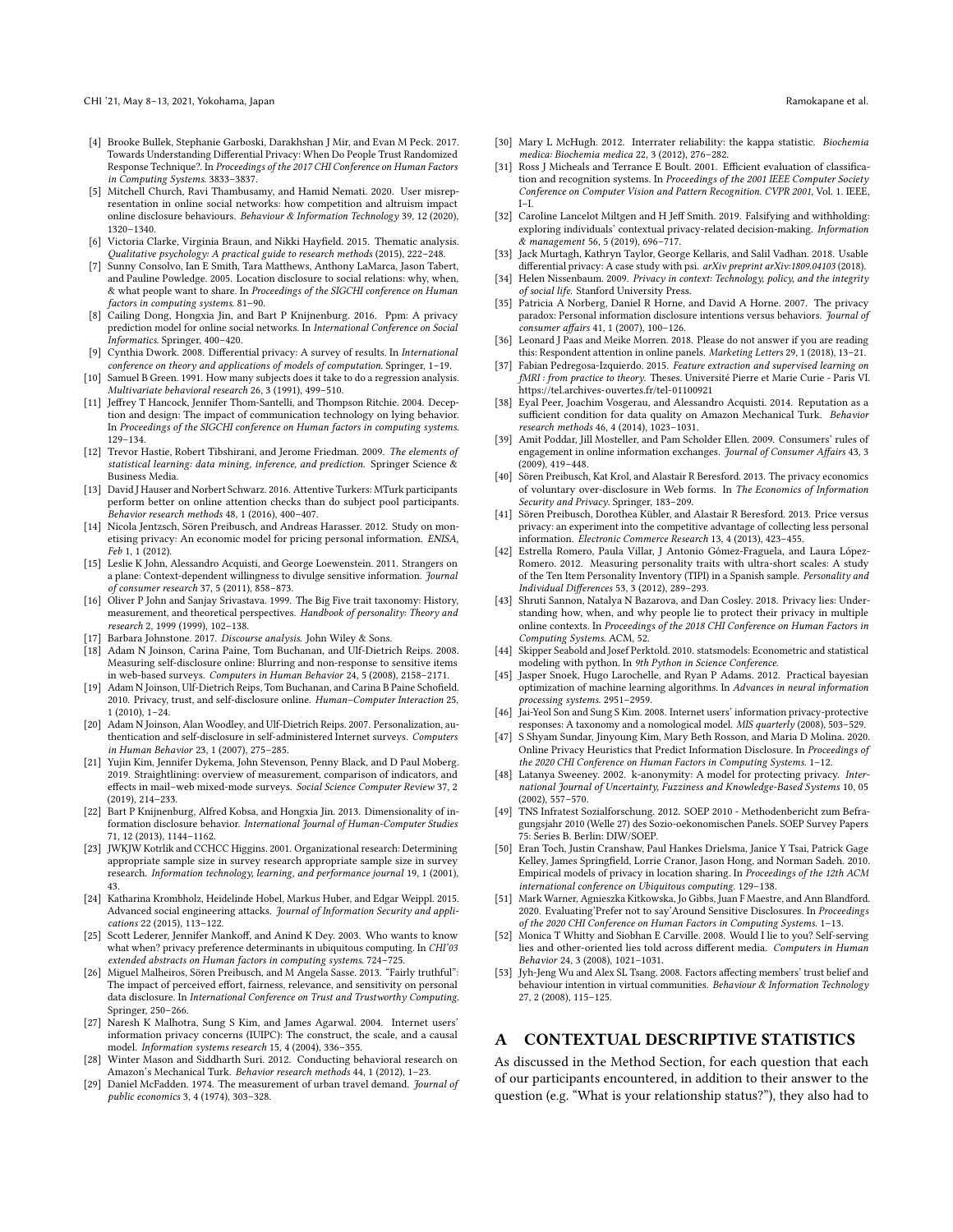Truth or Dare: Understanding and Predicting How Users Lie and Provide Untruthful Data Online CHI 121, May 8-13, 2021, Yokohama, Japan

<span id="page-12-2"></span>



Figure 4: Relevance (mean=2.74, sd=1.19)





Figure 6: Effort (mean=2.01, sd=0.71)

select values (from a 7-point likert scale) for 4 contextual variables, namely, Truthfulness, Effort, Uncomfortable & Relevance. The participants were instructed to select values for these variables based on their perception of the particular data item being requested in that question. The options for all the questions ranged from "Not at all  $(1)$ " to "Very much  $(7)$ ".

Truthfulness. The participants were asked to report how truthful they were in answering a particular question - "How truthful were you when providing the information?". Figure [3](#page-12-2) shows the distribution of average truthfulness value for each of the 50 questions. It can be seen that most of the questions had an average truthfulness value of more than 5 (mean=5.87, sd=1.15). Question 50 ("What are the last 4 digits of your credit card number that you use for online shopping (e.g. purchasing movie tickets)?" had the lowest overall average truthfulness value (2.51).

Relevance. The participants were asked How relevant do you think this question is to purchasing movie tickets?. Figure [4](#page-12-2) shows the distribution of average relevance values reported by participants for each question. It can be seen that several of the 50 questions in

the questionnaire were considered irrelevant by the participants (mean=2.74, sd=1.19) to the given context of the survey, i.e. purchasing online movie tickets. Question 30 ("What is your father's full name?") had the lowest overall average relevance value (1.17).

Uncomfortable. We asked the participants - "How uncomfortable were you in answering this question?" for each question they faced in the survey. Note that the 7 point likert scale measures increasing level of discomfort (i.e. low score means the participant was not uncomfortable, and hence comfortable, in answering the question). From figure [5](#page-12-2) we can see that most questions in the survey had low values for uncomfortable (mean=2.79, sd=1.41) and that users were mostly comfortable in answering them. We found that the participants were most uncomfortable (6.01) when answering question 50 ("What are the last 4 digits of your credit card number that you use for online shopping (e.g. purchasing movie tickets)?".

Effort. We wanted the participants to reflect on their effort in answering each question they faced in the survey and hence asked them - "Did you have to think hard to come up with an answer to this question?". Figure [6](#page-12-2) shows that the participants could answer most of the questions without too much effort (mean=2.01, sd=0.71). Question 31 - "Tell us the name of one movie that hurt your beliefs or feelings (religious, political, sexual, etc)." had the highest overall average value for effort (4.25).

#### <span id="page-12-1"></span>B CROSS VALIDATION RESULTS

Table [8](#page-12-0) shows the 10-fold cross validation results of all 8 classification algorithms which were experimented with for the truthfulness prediction machine learning model. It can be seen from the figures in the table that all the eight algorithms produce very high performance according to all the metrics, including F1 score, which shows high model quality. In terms of comparison of the algorithms, it can be seen that Light Gradient Boosting Machine (Light GBM) marginally outperforms the other algorithms for all the evaluation metrics and therefore was chosen for the final model to predict truthfulness.

<span id="page-12-0"></span>

| Algorithm                  | Accuracy | <b>AUC</b> | Recall | Precision | F <sub>1</sub> Score |
|----------------------------|----------|------------|--------|-----------|----------------------|
| Light GBM                  | 89.2%    | 0.891      | 0.962  | 0.917     | 0.939                |
| CatBoost                   | 88.6%    | 0.881      | 0.960  | 0.912     | 0.935                |
| <b>Extra Trees</b>         | 88.4%    | 0.837      | 0.952  | 0.916     | 0.933                |
| XgBoost                    | 88.2%    | 0.867      | 0.961  | 0.907     | 0.933                |
| <b>Gradient Boosting</b>   | 88.2%    | 0.869      | 0.960  | 0.907     | 0.933                |
| <b>Ada Boost</b>           | 87.8%    | 0.853      | 0.954  | 0.908     | 0.930                |
| <b>Random Forest</b>       | 87.8%    | 0.842      | 0.943  | 0.916     | 0.930                |
| <b>Logistic Regression</b> | 87.2%    | 0.847      | 0.960  | 0.900     | 0.928                |

Table 8: Cross Validation Results for all algorithms with default parameters (ordered by F1 score)

Table [9](#page-13-1) shows the performance of all the algorithms once their hyper-parameters have been tuned while prioritizing higher accuracy. We can see from the numbers that the performance of the algorithms is even closer to each other once all of them are at optimum configuration of hyper-parameters and the difference between them is very low.